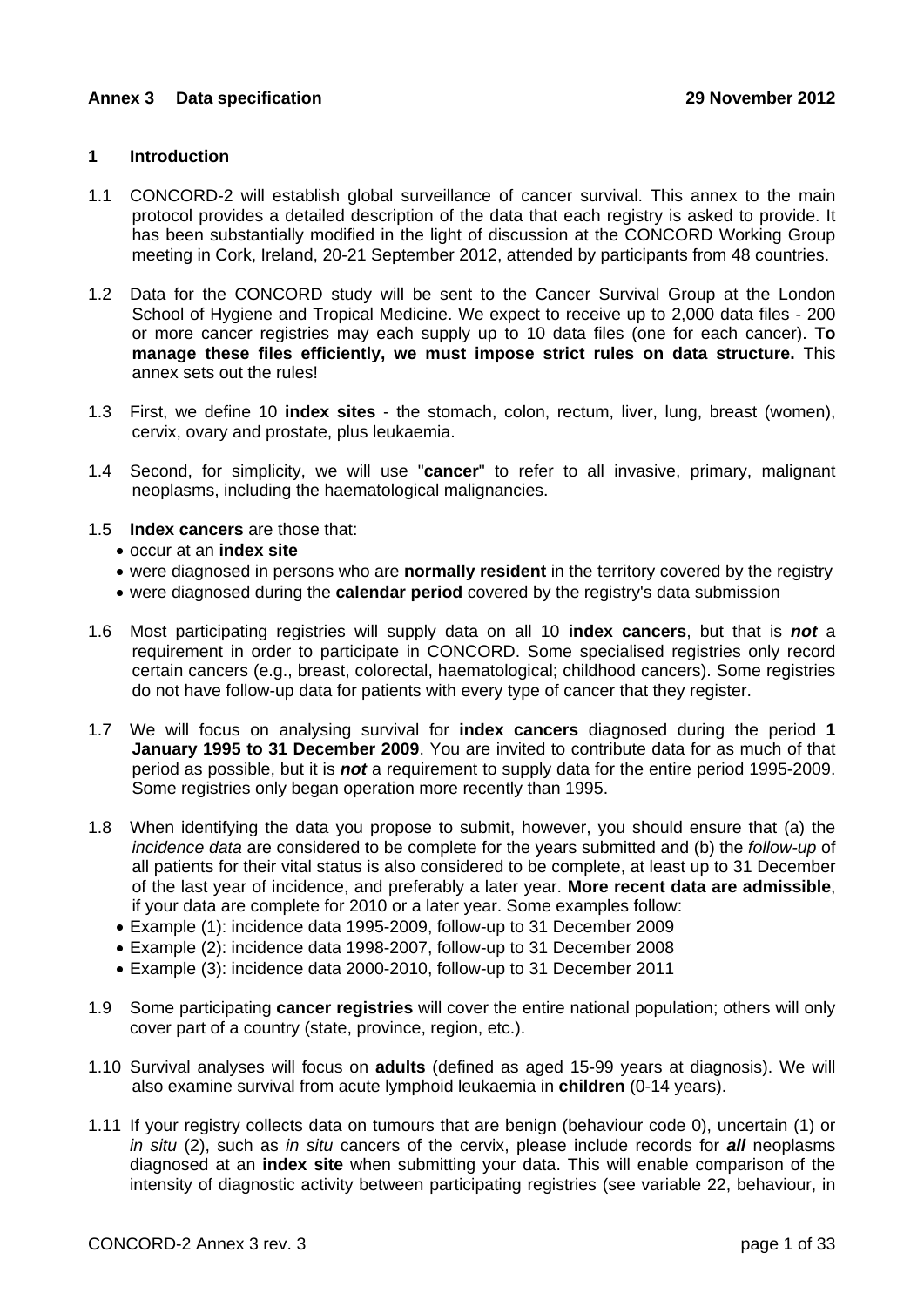Section 3). Please note, however, that **survival analyses will be restricted to invasive, primary malignancies (behaviour code 3).**

- 1.12 During the period 1995-2009, most registries switched to ICD-O-3<sup>1</sup> for coding tumour site, morphology and behaviour, instead of ICD-9<sup>2</sup>, ICD-10<sup>3</sup> or ICD-O-2<sup>4</sup>. At the CONCORD Working Group meeting in Cork in September 2012, it was agreed to use ICD-O-3. If your data are not coded to ICD-O-3, *please discuss this with us* before submitting your data.
- 1.13 Full dates (day, month and year) of birth, diagnosis and death are important in international survival analyses. The evidence and the rationale are explained in a recent paper<sup>5</sup>. This is also available on the CONCORD web-site. A brief summary is given with the relevant variables in Section 3 of this document. If you *cannot* send the full dates of birth, diagnosis and death, *please discuss this with us* before preparing your data for submission. We may be able to help you obtain ethical approval, or to find an alternative solution.
- 1.14 **All cancer data files must have the same structure.** The details are set out for each variable in the following pages. First, please note the general points below, which apply to most variables:
	- All data files will be tested for adherence to protocol. This is the first step of quality control. Tables of protocol adherence will be sent to you shortly after data submission. Data files that do not meet the protocol cannot be used. If you are in doubt about how to construct your data files, *please discuss this with us* before sending them.
	- Every tumour record *must contain a value for every variable*, both core and optional variables (see page 3):
		- *If you do not collect data* for a particular variable, you must still include that variable in every tumour record, whether it is a **core variable** or an **optional variable**. Do not leave the variable blank. For example, if you do not collect data on race/ethnicity (variable 8), you should assign the value 99 to that variable in every tumour record (see summary list on page 32).
		- *If no data are available* for a variable in a particular tumour record, you must still include that variable, whether it is a **core variable** or an **optional variable**. Assign the value 9, 99 or 999, etc., depending on how many digits are specified for that variable (see page 32). For example, if a tumour record contains no data for the core variable 'sex', you should assign the value 9 to that variable in every tumour record. Do not assign an imputed value.
		- *If you choose not to supply* an optional variable, you must still include that variable in every tumour record. Do not leave the variable blank. For example, if you choose not to supply the optional variables 23-37 on stage at diagnosis, you should assign the value 9, 99 or 999 (etc.) to these variables, depending on how many digits are specified for each variable (see page 32).
	- If it is routine practice in your registry to substitute an imputed value for a missing value (e.g. the month of the year), and some of the variables you submit contain imputed values **please tell us**: *we will request a description* of the imputation procedures.
	- If tumour records in your database include a special code ("flag") to indicate when a missing value has been imputed, *please discuss this with us* before submitting your data. *We will request a description* of how each flag has been generated.
	- If you have modified a standard coding scheme (such as ICD-O-3) by adding special codes for local use in your registry, **please recode your data** to the standard form before submission. If you have any doubts about the appropriate conversion, *please discuss this with us*.
	- The variables on **stage at diagnosis** are optional, but many registries that do collect such data have requested survival analyses by stage. Stage data are only requested for cases **diagnosed in 2001 or later**. For cancers diagnosed during the period 1995-2000, therefore, the stage variables should be set to 9, 99, etc. (see page 32). Data on stage for 2000 or earlier years will not be included in quality control or survival analyses.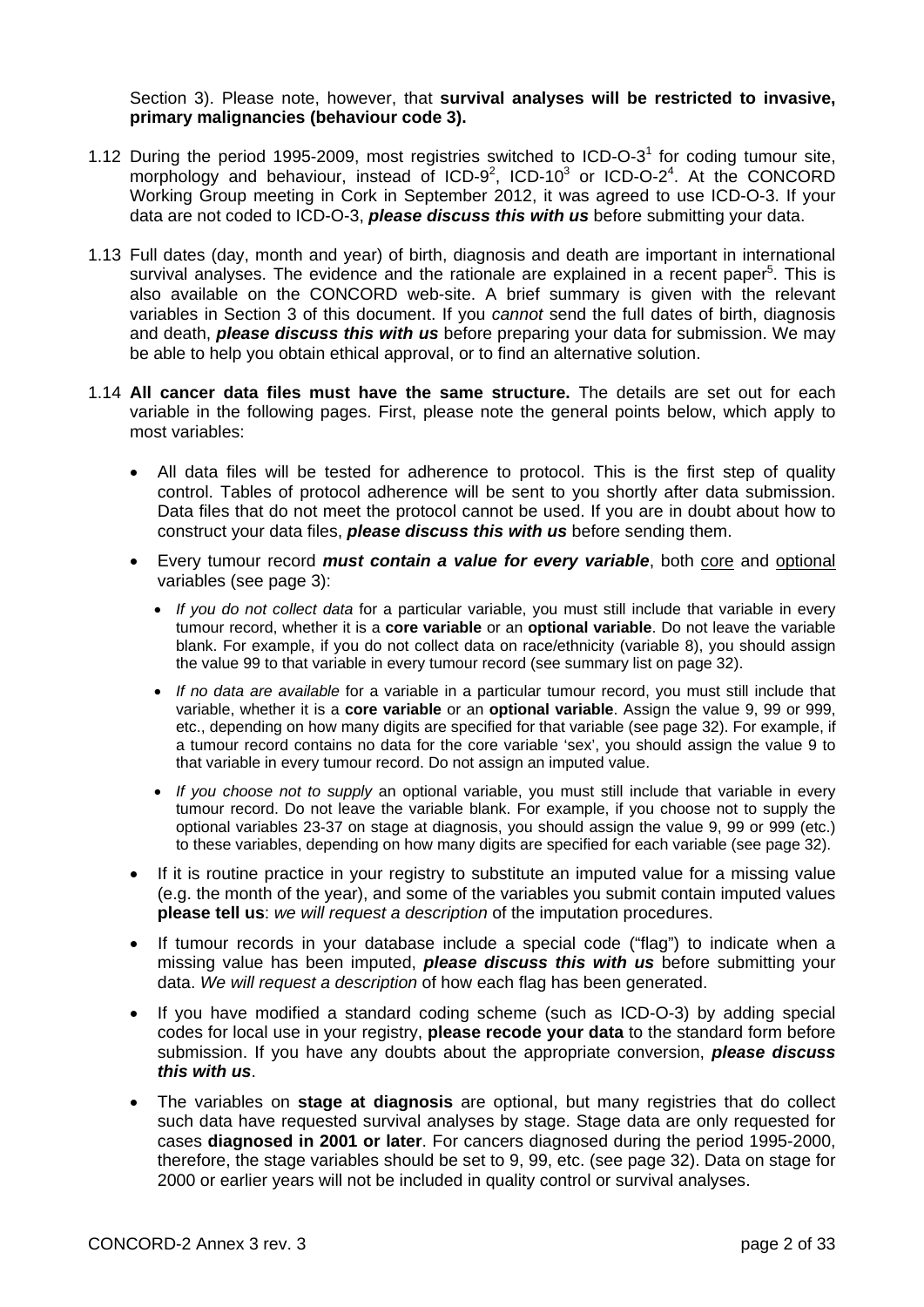## **2 Variable names and short descriptions**

2.1 The sequence of variables to be used in each record is as follows:

### **Name Short description**

VAR1 Country VAR<sub>2</sub> Registry VAR3 Person code VAR4 Tumour code VAR5 IARC check flag \* VAR6 Sex VAR7 Region \* VAR8 Race/ethnicity \* VAR9 Day of birth VAR10 Month of birth VAR11 Year of birth VAR12 Day of diagnosis VAR13 Month of diagnosis VAR14 Year of diagnosis VAR15 Last known vital status VAR16 Day of last known vital status VAR17 Month of last known vital status VAR18 Year of last known vital status VAR19 Basis of diagnosis VAR20 ICD-O-3 Topography VAR21 ICD-O-3 Morphology VAR22 Behaviour

### **Core variables Core variables Core variables**

 **Name Short description**  VAR23 SEER Summary Stage 2000 VAR24 Pathological T VAR25 Pathological N VAR26 Pathological M VAR27 Clinical T VAR28 Clinical N VAR29 Clinical M VAR30 Condensed T VAR31 Condensed N VAR32 Condensed M VAR33 Dukes' stage VAR34 FIGO stage VAR35 Tumour size VAR36 No. of lymph nodes examined VAR37 No. of lymph nodes involved

- \* If your registry does not use these variables, see paragraph 1.14 on page 2
- 2.2 Details of the content and coding of each variable are given in Section 3.
- 2.3 Abbreviations
	- AJCC American Joint Committee on Cancer
	- DCO Death-certificate-only registration
	- FIGO Fédération Internationale de Gynécologie et d'Obstétrique; International Federation of Gynecology and Obstetrics
	- IARC International Agency for Research on Cancer (WHO)
	- ICCC International Classification of Childhood Cancers
	- ICD International Classification of Diseases (WHO)
	- ICD-O International Classification of Diseases for Oncology (WHO)
- LSHTM London School of Hygiene and Tropical Medicine
- NAACCR North American Association of Central Cancer Registries
	- SEER Surveillance, Epidemiology and End Results programme (US National Cancer Institute)
		- TNM Tumour Nodes Metastasis (UICC)
	- UICC Union for International Cancer Control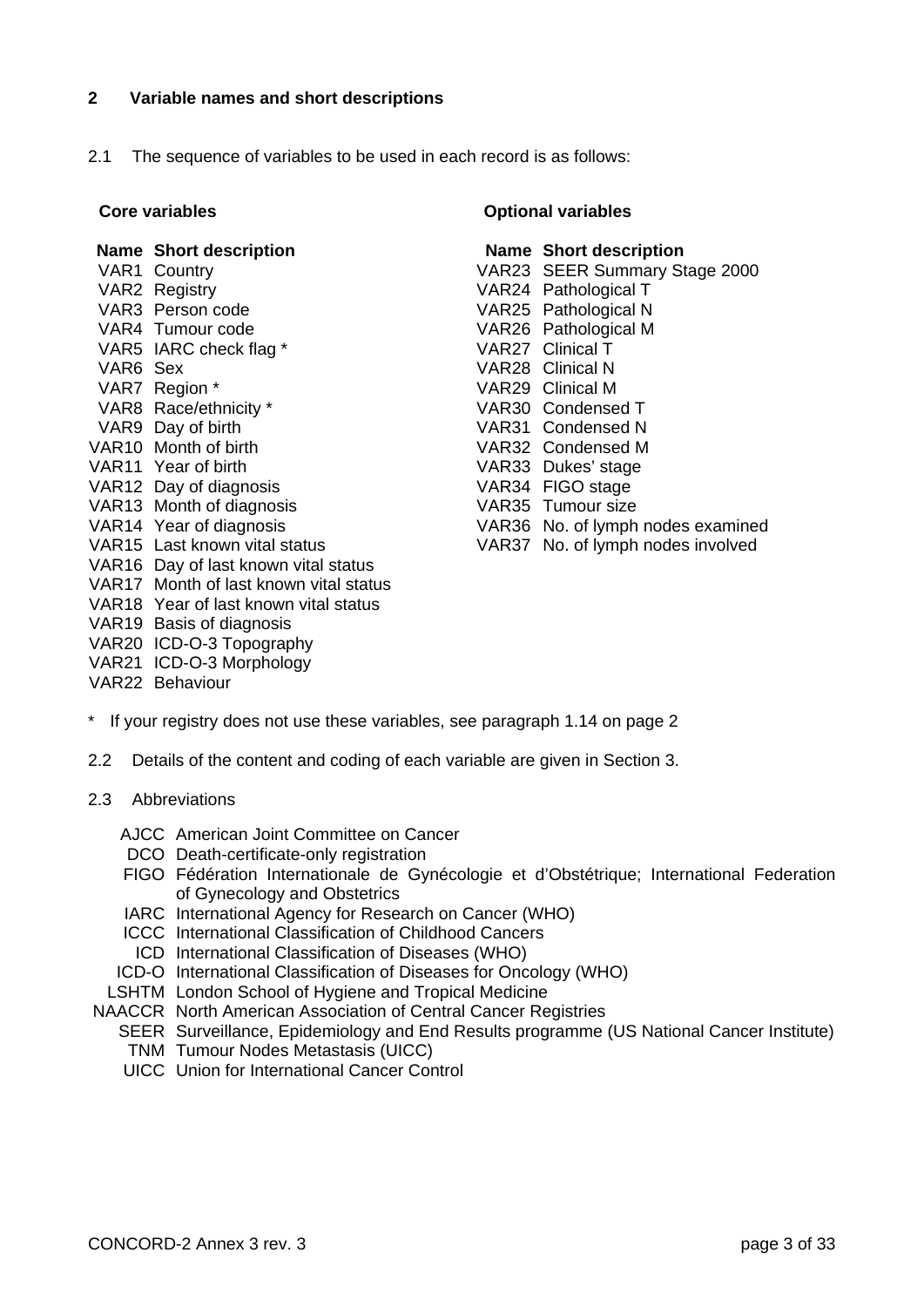## **3 Description of variables**

## **Variable 1 Country**

Numeric variable, four digits.

The value for this variable is assigned centrally (see table below). It comprises a one-digit code for the continent followed by the 3-digit UN code for each country. The 4-digit code for your country in the table below *must be included in each tumour record*.

The names shown for each country in the table are mainly the English names associated with the UN code. We have shortened some of the names for convenience: this does not carry any political significance.

|                           | <b>AFRICA</b> Eastern Africa |           | <b>North America</b>          |            | <b>Northern Europe</b>                   |
|---------------------------|------------------------------|-----------|-------------------------------|------------|------------------------------------------|
|                           | 2404 Kenya                   |           | 1124 Canada                   |            | 4208 Denmark                             |
|                           | 2480 Mauritius               |           | 1840 United States of America |            | 4233 Estonia                             |
|                           | 2638 Réunion                 |           |                               |            | 4246 Finland                             |
|                           | 2800 Uganda                  |           | <b>ASIA</b> Eastern Asia      |            | 4352 Iceland                             |
|                           | 2716 Zimbabwe                |           | 3156 China                    |            | 4372 Ireland                             |
|                           | <b>Northern Africa</b>       |           | 3344 China, Hong Kong SAR     |            | 4428 Latvia                              |
|                           | 2012 Algeria                 |           | 3392 Japan                    |            | 4440 Lithuania                           |
|                           | 2818 Egypt                   |           | 3410 Korea                    |            | 4578 Norway                              |
|                           | 2434 Libya                   |           | 3158 Taiwan                   |            | 4752 Sweden                              |
|                           | 2504 Morocco                 |           | <b>Southern Asia</b>          |            | 4826 United Kingdom                      |
|                           | 2788 Tunisia                 |           | 3356 India                    |            | <b>Southern Europe</b>                   |
|                           | <b>Southern Africa</b>       | 3364 Iran |                               |            | 4191 Croatia                             |
|                           | 2710 South Africa            |           | 3586 Pakistan                 |            | 4292 Gibraltar                           |
|                           | <b>Western Africa</b>        |           | <b>South-Eastern Asia</b>     | 4380 Italy |                                          |
|                           | 2270 Gambia                  |           | 3360 Indonesia                |            | 4470 Malta                               |
|                           | 2288 Ghana                   |           | 3458 Malaysia                 |            | 4620 Portugal                            |
| 2466 Mali                 |                              |           | 3608 Philippines              |            | 4705 Slovenia                            |
|                           | 2566 Nigeria                 |           | 3702 Singapore                |            | 4724 Spain                               |
|                           |                              |           | 3764 Thailand                 |            | <b>Western Europe</b>                    |
| <b>AMERICAS Caribbean</b> |                              |           | <b>Western Asia</b>           |            | 4040 Austria                             |
| 5192 Cuba                 |                              |           | 3196 Cyprus                   |            | 4056 Belgium                             |
|                           | 5312 Guadeloupe              | 3368 Iraq |                               |            | 4250 France                              |
|                           | 5474 Martinique              |           | 3376 Israel                   |            | 4276 Germany                             |
|                           | 5630 Puerto Rico             |           | 3400 Jordan                   |            | 4528 Netherlands                         |
|                           | <b>Central America</b>       |           | 3414 Kuwait                   |            | 4756 Switzerland                         |
|                           | 5188 Costa Rica              |           | 3634 Qatar                    |            |                                          |
|                           | 5484 Mexico                  |           | 3792 Turkey                   |            | <b>OCEANIA</b> Australia and New Zealand |
|                           | <b>South America</b>         |           |                               |            | 9036 Australia                           |
|                           | 5032 Argentina               |           | <b>EUROPE</b> Eastern Europe  |            | 9554 New Zealand                         |
|                           | 5076 Brazil                  |           | 4100 Bulgaria                 |            | <b>Melanesia</b>                         |
| 5152 Chile                |                              |           | 4203 Czech Republic           |            | 9540 New Caledonia                       |
|                           | 5170 Colombia                |           | 4348 Hungary                  |            | <b>Micronesia</b>                        |
|                           | 5218 Ecuador                 |           | 4616 Poland                   |            | 9316 Guam                                |
| 5604 Peru                 |                              |           | 4642 Romania                  |            | Polynesia                                |
|                           | 5858 Uruguay                 |           | 4643 Russian Federation       |            | 9258 French Polynesia                    |
|                           |                              |           | 4703 Slovakia                 |            |                                          |

If your country is not listed, please contact us for advice.

For reference, the country codes are at the following United Nations web-page, accessed 31 October 2012: http://unstats.un.org/unsd/methods/m49/m49regin.htm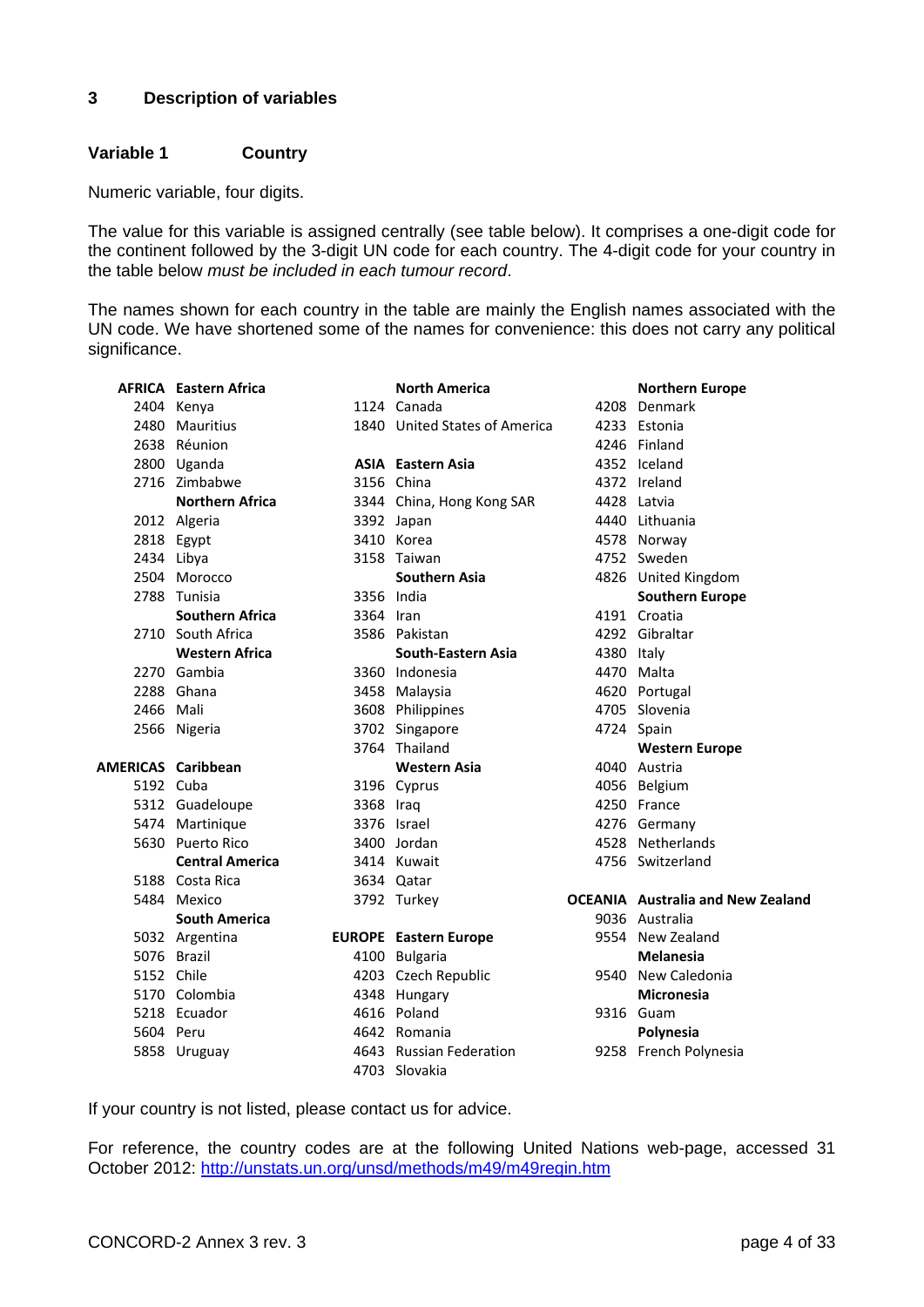# **Variable 2 Registry**

Numeric variable; one to three digits (range 1-950).

We will provide the code for your registry before you prepare your data. The code for your registry must be included as variable 2 in every tumour record.

Together with the country code (variable 1), this variable will be used to link the data file with the relevant life tables during survival analysis.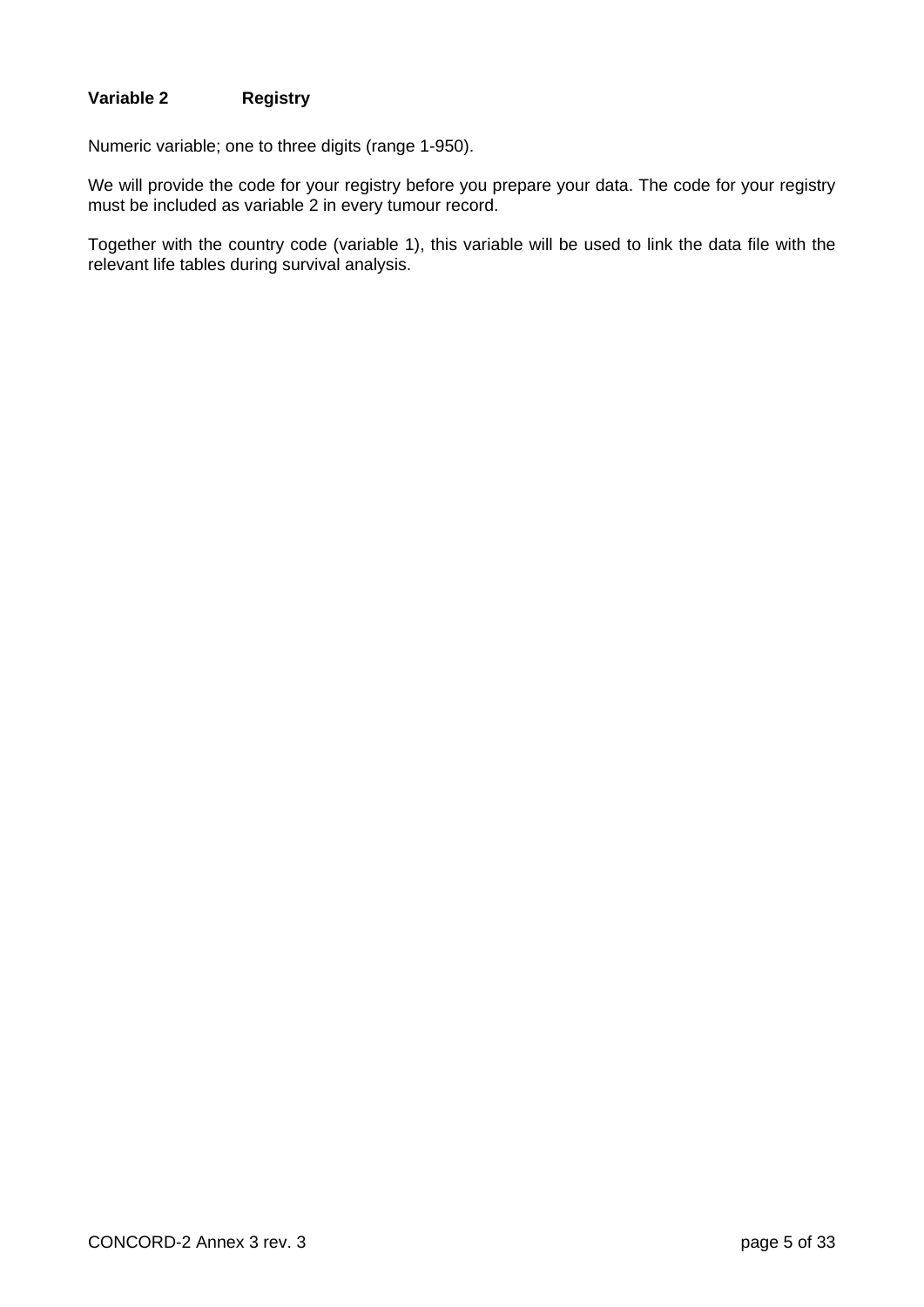## **Variable 3 Person code**

Numeric variable, up to 15 digits; *or* Alphanumeric variable, up to 15 characters.

If the **person code** in your registry is numeric, you should not submit 'leading zeros'. For example, if the **person code** has nine digits, submit it as a nine-digit number (e.g. 123456789), and not as 000000123456789 (15 characters).

This is a unique code used in your **cancer registry** to refer to each registered cancer patient.

The **person code** can be any unique string of characters, but *not* the person's name, national identity number, social security number or any similarly recognisable code. The **person code** must be included in each tumour record, to enable you to check the record in the event that we identify possible errors during quality control.

The same **person code** must be included in any other tumour records supplied for the same person. Together with the **tumour code** (variable 4), this variable provides a unique identification of each tumour included in the study, for the purposes of quality control, but without compromising patient confidentiality.

**Note:** A few cancer registries do not routinely use a **person code**. These registries will need to create a unique code for each person included in their data files. The code will be used to identify patients with more than one **index cancer**. It will also enable the registry to identify all tumours for a given person in the event that we identify possible errors during quality control. If you have any doubts about the appropriate procedure, *please discuss this with us*.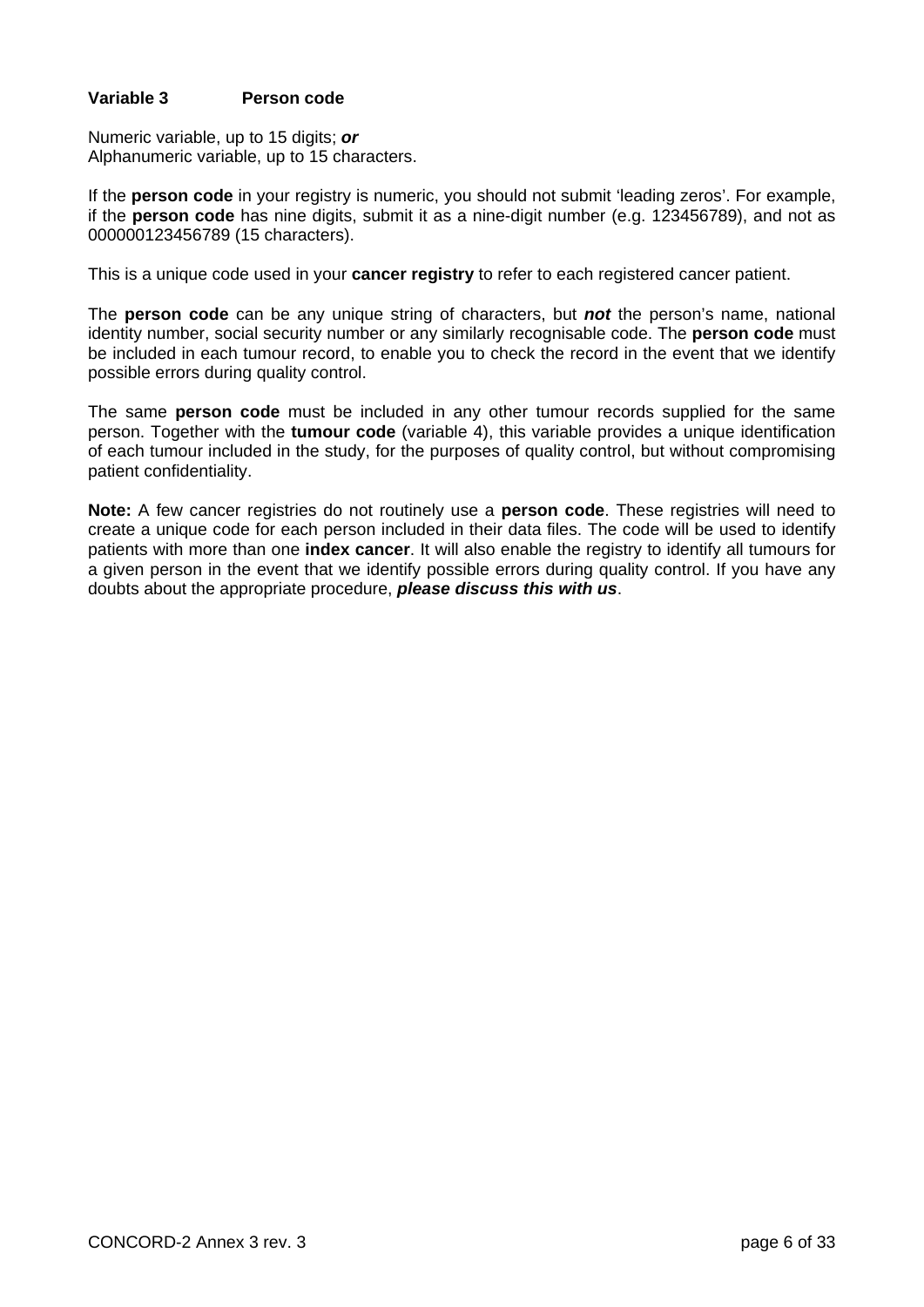## **Variable 4 Tumour code**

Numeric variable, up to ten digits, *or* Alphanumeric variable, up to ten characters.

If the tumour codes in your registry are numeric, you should not submit 'leading zeros'. For example, if your tumour code has six digits, submit it as a six-digit number (e.g. 123456), and not as 0000123456 (10 characters).

This is the code used in your **cancer registry** to refer to each registered tumour. Together with the **person code** (variable 3), this variable will enable persons with more than one **index cancer** to be identified.

The main survival analyses will include all primary, invasive, malignancies at an **index site** for patients diagnosed during the period 1995-2009 (or the calendar period for which your registry provides data – see paragraph 1.8 on page 1).

If your registry has submitted data for all patients diagnosed during 1995-2009, a patient with an invasive primary cancer of the breast diagnosed in 2000, followed by a different invasive primary cancer of the colon diagnosed in 2005, would therefore be included in the survival analyses for each of those cancers.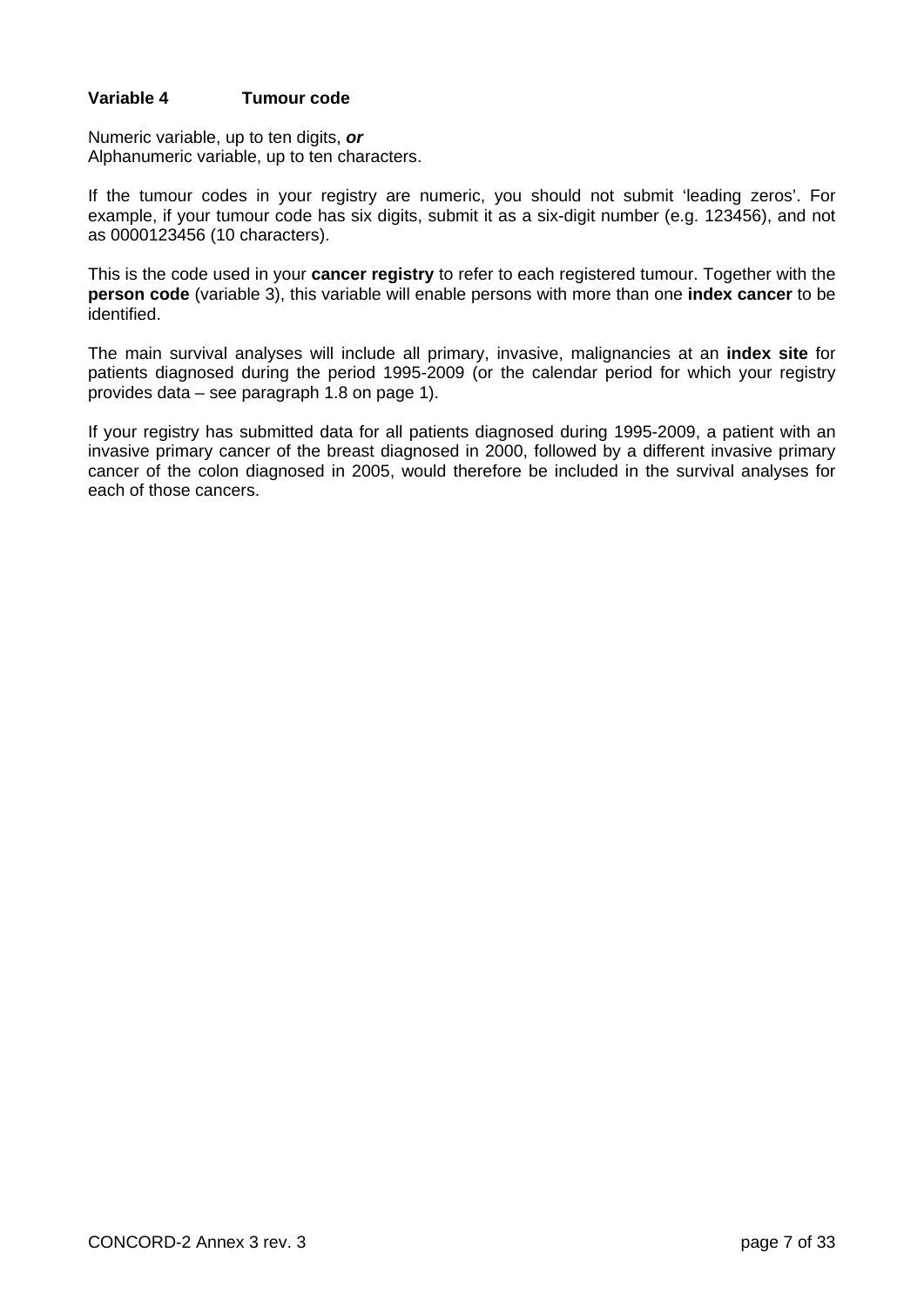# **Variable 5 IARC CHECK flag**

Numeric variable, one digit.

We will use this variable to avoid sending you requests to check tumour records that you have already checked and, if necessary, corrected (codes 2, 3 or 4).

## **Code Meaning**

- 1 = Tumour record has not been checked with IARC CHECK
- 2 = Tumour record has been checked with IARC CHECK: no error(s) or warning(s)
- 3 = Tumour record has been checked with IARC CHECK: any error(s) or warning(s) have been corrected
- 4 = Tumour record has been checked with IARC CHECK: no change was made because the registry has confirmed that the original record was correct
- 9 = This variable will not be provided

If you choose not to supply the IARC CHECK flag, *please assign the code 9 to this variable* in every tumour record.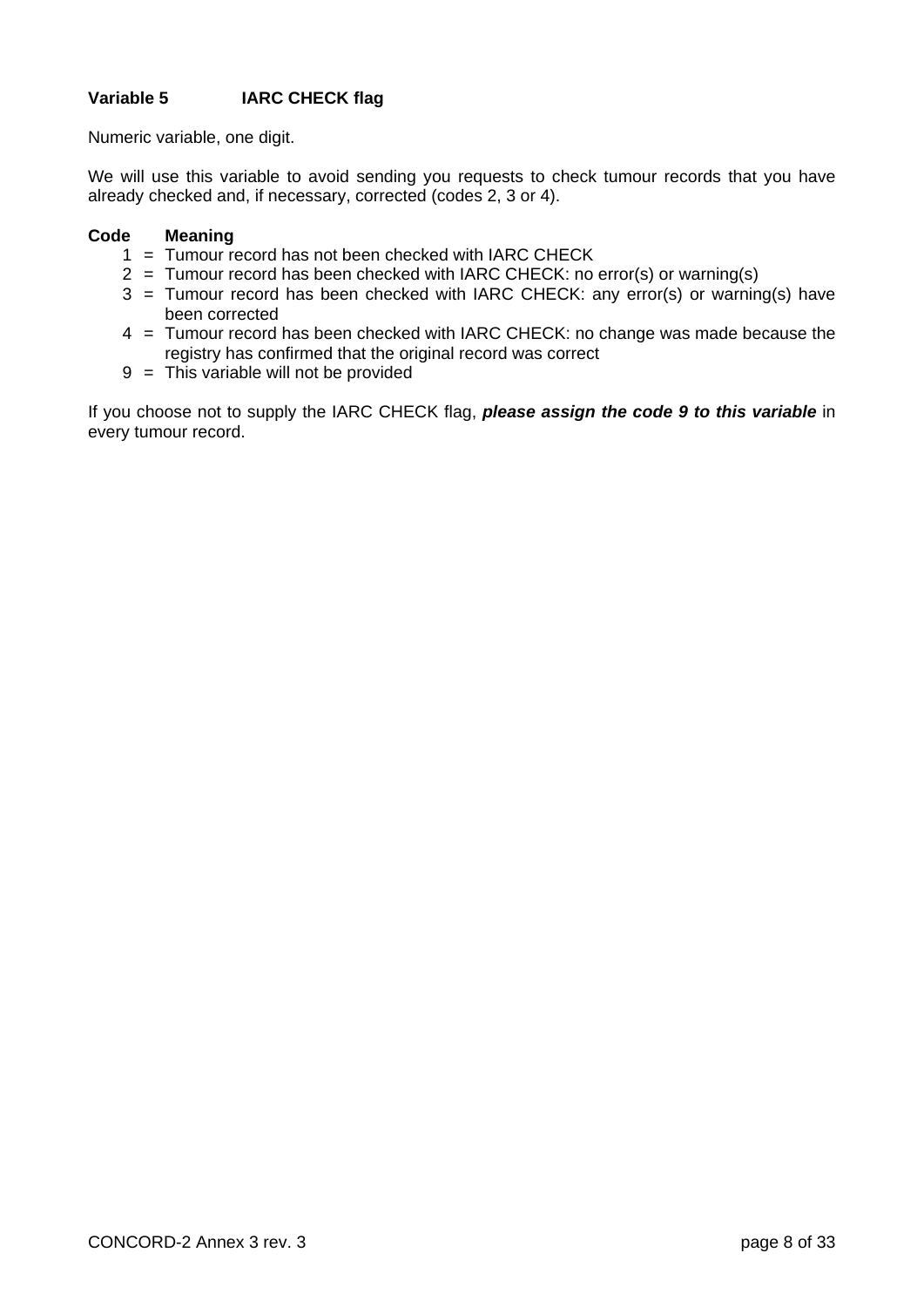# **Variable 6 Sex**

Numeric variable, one digit.

# **Code Meaning**

- $1 = Male$
- $2 =$ Female
- 9 = Sex is ambiguous, or sex was not known

*Please do not exclude any records* from your data on the basis of this variable, even if the sex of the patient is not known.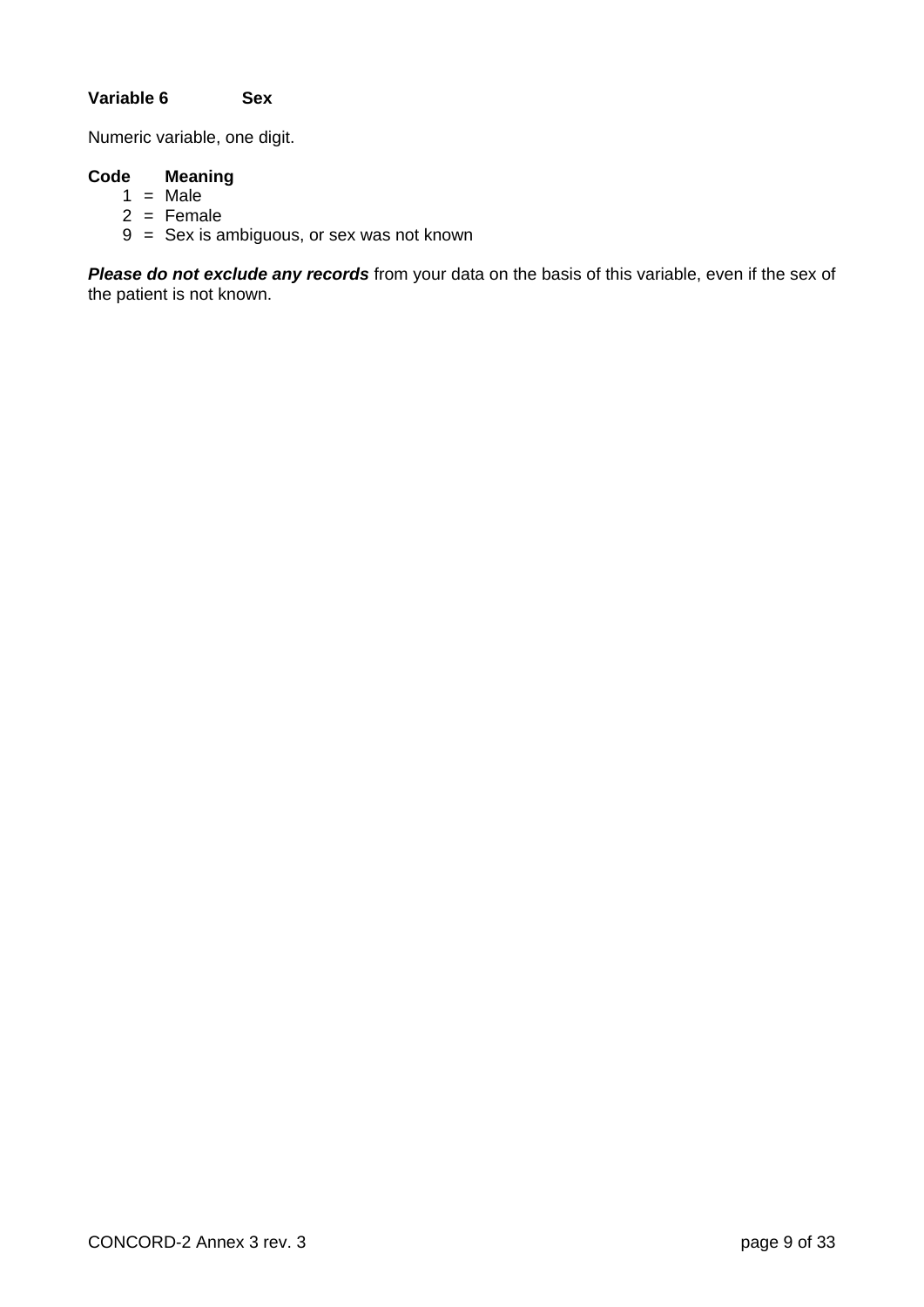## **Variable 7 Region**

Numeric variable, up to five digits.

In some cases, it may be possible to estimate survival for geographic areas within the territory of your registry. For example, if your registry has national coverage, such analyses could be for regions (e.g. provinces, states, etc.) within your country. Alternatively, if your registry covers a province or state, such analyses could be for smaller regions (e.g. counties) within your territory.

The categories for geographic region will be different for each registry that supplies this variable.

If you wish us to provide such analyses, *you will need to include a suitable geographic code* in each tumour record.

You will also need to identify for us the region (province, state, county, etc.) that corresponds to each geographic code.

For example, the counties within some US states are a geographic variable of interest:

 **Code Meaning**  21001 = Kentucky, Adair 21003 = Kentucky, Allen 21005 = Kentucky, Anderson 21007 = Kentucky, Ballard 21009 = Kentucky, Barren  $21011 =$  Kentucky, Bath  $21... =$  Kentucky, ...

99999 = Region not known, or you will not supply this variable

**We will also need to be able to construct appropriate life tables for each geographic region (province, state, etc.) for which you wish to obtain separate survival estimates: see Annex 6: Life tables).** 

If you choose not to supply data for separate areas of the territory covered by your registry ("Region"), *please assign the code 99999 to this variable* in every tumour record.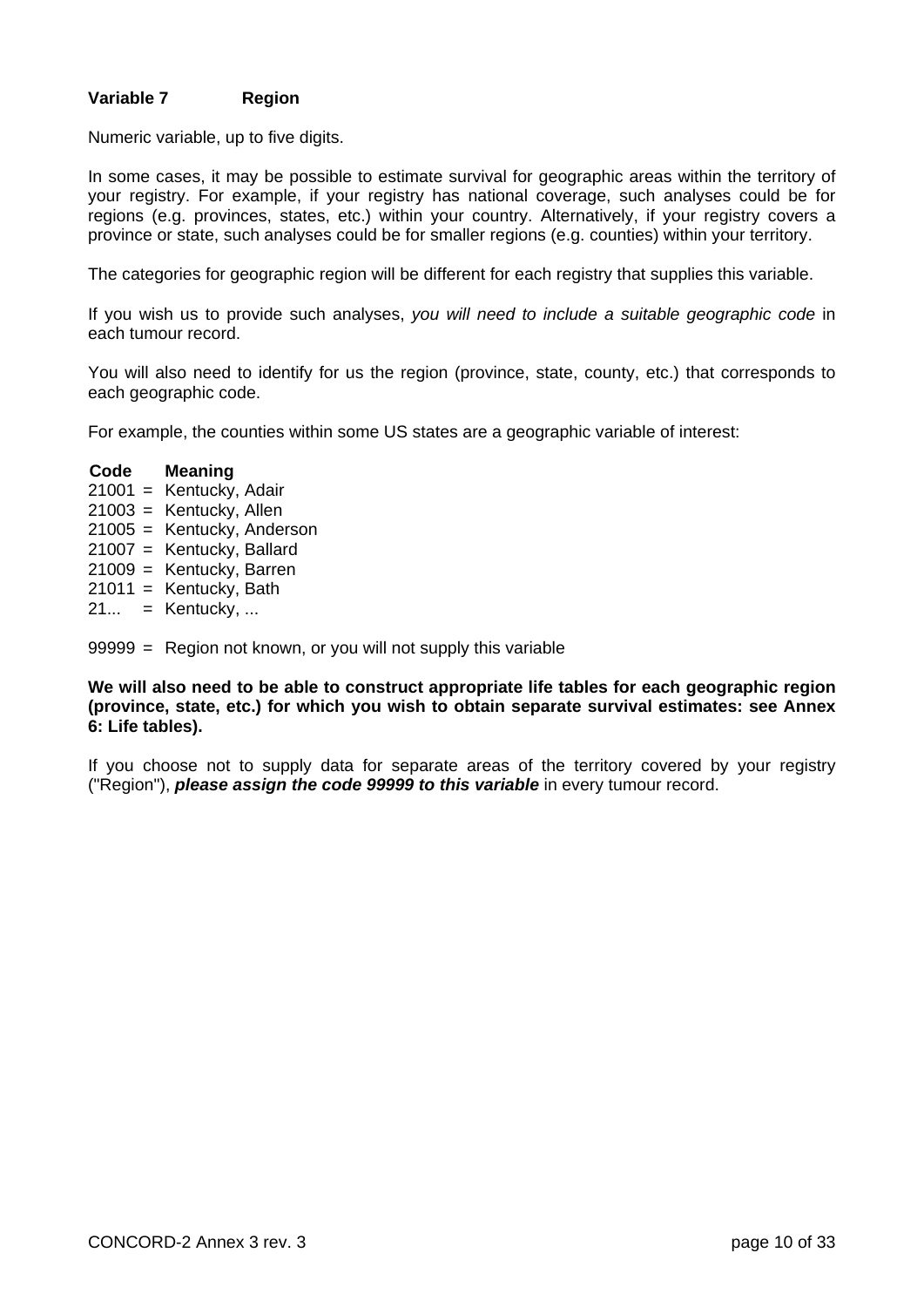## **Variable 8 Race/ethnicity**

Numeric variable, one or two digits.

In some cases, it may be possible to estimate survival separately for each race/ethnicity within a population. Cancer registries in some countries collect information on race and/or ethnicity (USA), race (Australia, Israel and Singapore), ethnicity (New Zealand, UK) or nationality (Dubai, Kuwait).

By contrast, most European registries *do not* record information on race or ethnicity. In some countries, it is illegal to do so.

The categories for race/ethnicity will be different for each registry that supplies this variable.

If you wish us to provide such analyses, *you will need to include a suitable code for race/ethnicity in each tumour record*.

You will also need to identify for us the race or ethnic group that corresponds to each code.

The example shown here is for the USA:

### **Code Meaning**

- 1 = White, Hispanic
- 2 = White, Non-Hispanic
- 3 = White, Hispanic status unknown
- 4 = Black, Hispanic
- 5 = Black, Non-Hispanic
- 6 = Black, Hispanic status unknown
- 7 = Asian or Pacific Islander, Hispanic
- 8 = Asian or Pacific Islander, Non-Hispanic
- 9 = Asian or Pacific Islander, Hispanic status unknown
- 10 = American Indian/Alaska Native, Hispanic
- 11 = American Indian/Alaska Native, Non-Hispanic
- 12 = American Indian/Alaska Native, Hispanic status unknown
- 13 = Other, unspecified or unknown race, Hispanic
- 14 = Other, unspecified or unknown race, Non-Hispanic
- 15 = Other, unspecified or unknown race, Hispanic status unknown
- 99 = Unknown or missing, or variable not supplied

Other race/ethnicity groups may be used, after discussion with the registry concerned, but the extent to which robust life tables can be constructed for each race or ethnic group may limit the scope for such analyses.

### **If you want us to provide survival analyses by race or ethnicity, we will need to construct appropriate life tables for each race/ethnicity: see Annex 6 (Life tables).**

If your registry does not collect data on race/ethnicity, or you choose not to supply such data, *please assign the code 99 to this variable* in every tumour record.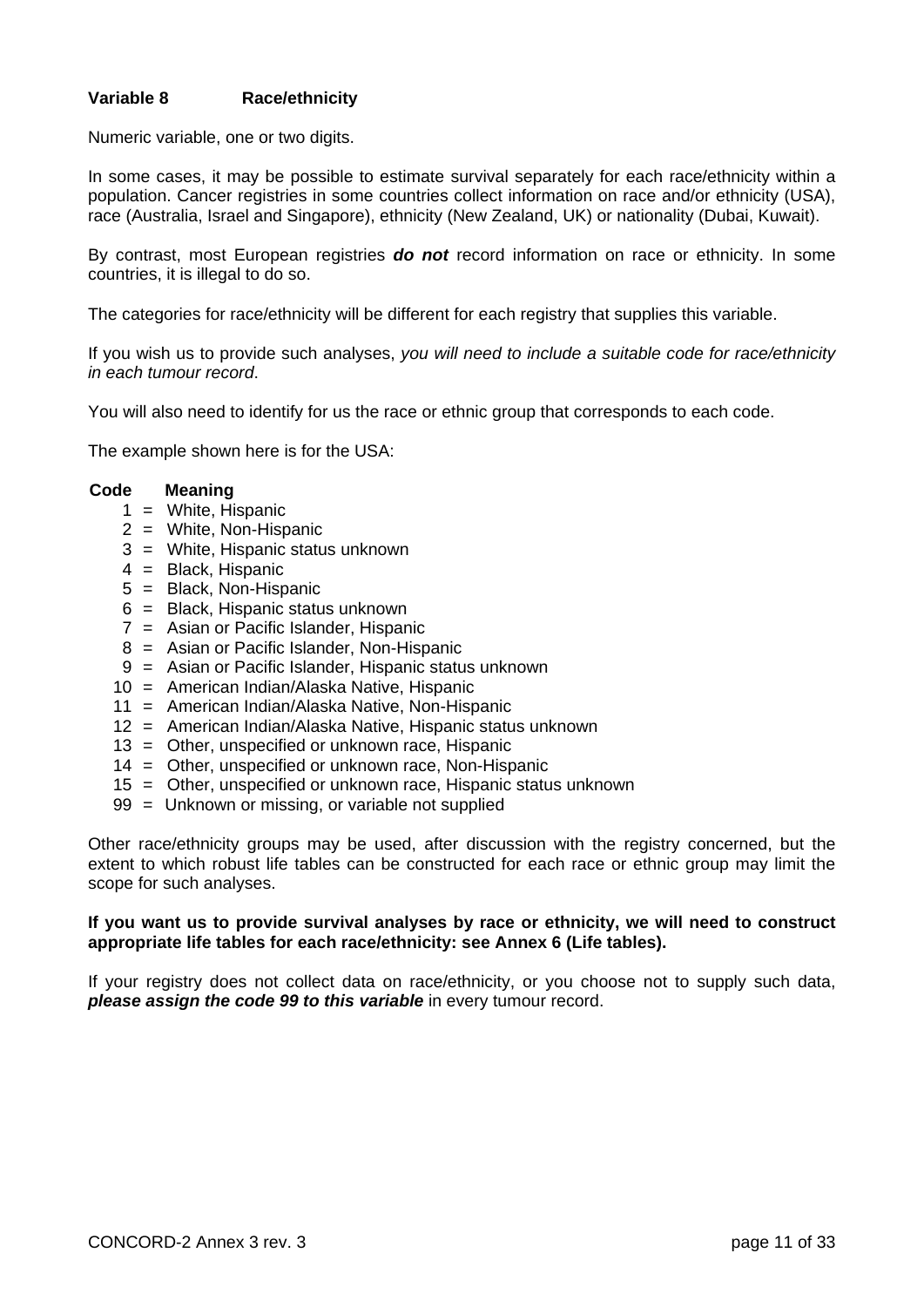## **Variables 9-11 Date of birth**

A full and accurate date of *birth* is important because it is used to calculate the exact age at diagnosis. This is used to determine the age group (at diagnosis) into which patients are assigned for age-specific survival estimates, and later for age-standardised survival. It is also used to calculate the exact age at death, and thus to select the appropriate background death rate from the life table for the computation of expected survival.

A few cancer registries do not record the full date of birth. Most registries do record the full date, but some registries may face problems in supplying this information to external researchers, for a range of legal, ethical or regulatory reasons.

A brief explanation of why full dates are important is given in the **main protocol**. We have published a peer-reviewed article setting out the argument in detail, supported by empirical evidence.<sup>5</sup> The article shows the difficulties that arise in quality control when full dates cannot be obtained, and, more importantly, the biases that arise in survival estimation and survival comparisons. The conclusions are based on sensitivity analyses with a large data set. The article is accessible (with your login and password) on the CONCORD web-site.

Data preparation and analyses will be performed at the London School of Hygiene and Tropical Medicine (LSHTM). The Cancer Survival Group at LSHTM has acquired both statutory and ethical approvals from relevant bodies in the UK to receive and analyse individual tumour records with full dates (day, month and year) of birth, diagnosis and death for the CONCORD-2 study (**Annex 12.1: Statutory approval; Annex 12.2: Ethical approval**).

## **Variable 9 Day of birth**

Numeric variable, one or two digits.

- $1-31$  = the day of birth
	- $99 =$  the day of birth of this patient is not known

*Note: please tell us if the day of the date of birth cannot be provided for any of your patients. Note: please see comments below (variables 12-14) about the imputation of dates.*

## **Variable 10 Month of birth**

Numeric variable, one or two digits.

 $1-12 =$  the month of birth

 $99 =$  the month of birth of this patient is not known

*Note: please tell us if the month of the date of birth cannot be provided for any of your patients. Note: please see comments below (variables 12-14) about the imputation of dates.*

## **Variable 11 Year of birth**

Numeric variable, four digits.

 YYYY = the year of birth, from 1895 (person diagnosed in 1995 aged 99) to the present  $9999 =$  the year of birth of this patient is not known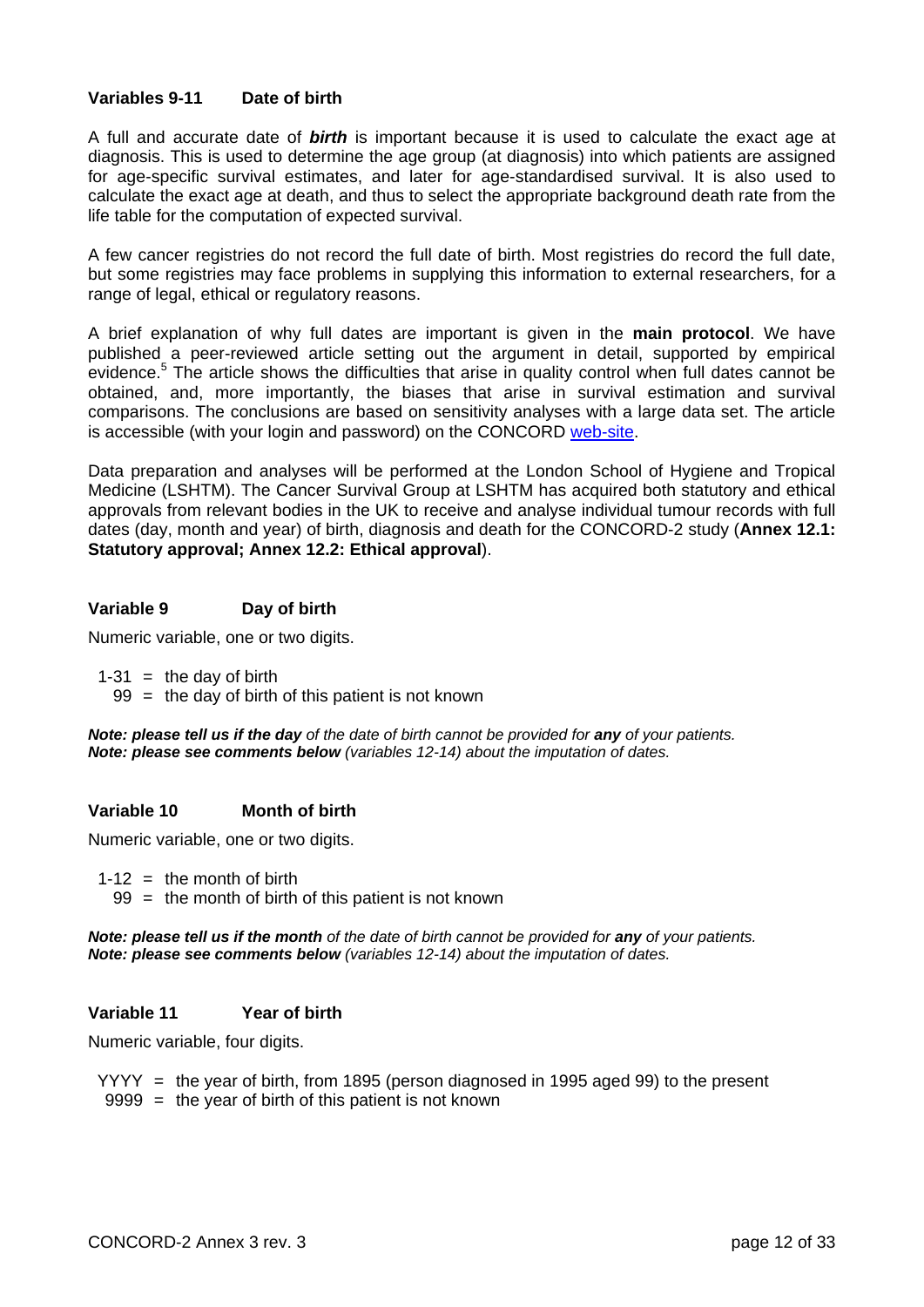## **Variables 12-14 Date of diagnosis**

The date of diagnosis should be the date used by the registry for cancer incidence or survival.

A full and accurate date of *diagnosis* is important because it is the starting point for the duration of survival.

A few cancer registries only record the month and year of diagnosis. Other registries only began to record the *full* date of diagnosis at some point since 1995.

A brief explanation of why full dates are important is given in the **main protocol**. We have published a peer-reviewed article setting out the argument in detail, supported by empirical evidence.<sup>5</sup> The article shows the difficulties that arise in quality control when full dates cannot be obtained, and, more importantly, the biases that arise in survival estimation and survival comparisons. The conclusions are based on sensitivity analyses with a large data set. The article is accessible (with your login and password) on the CONCORD web-site.

Some registries routinely capture more than one possible date of diagnosis (e.g. date of admission, date of biopsy, date of surgery, etc.). Before you supply your data for CONCORD, **you will need to complete the cancer registry questionnaire** on coding practices in your registry (**Annex 15**). This includes information about any rules that you use to select the date of diagnosis from two or more possible dates.

*We kindly request that you do not impute* the missing components of any dates while preparing your data for submission. If, however, the day and/or the month of the date of diagnosis for some tumours have *already* been imputed:

- *Please provide us* with any rules used to impute the day and/or the month of any dates
- If you routinely add a "flag" to tumour records to show when the day and/or the month of any date has been imputed, *please discuss this with us* before submitting your data.

## **Variable 12 Day of diagnosis**

Numeric variable, one or two digits.

- $1-31$  = the day of the date of diagnosis
	- $99 =$  the day of the date of diagnosis of this patient is not known

*Note: please tell us if the day of the date of diagnosis cannot be provided for any of your patients.* 

## **Variable 13 Month of diagnosis**

Numeric variable, one or two digits.

- $1-12$  = the month of the date of diagnosis
	- $99 =$  the month of the date of diagnosis of this patient is not known

*Note: please tell us if the month* of the date of diagnosis cannot be provided for any of your patients.

## **Variable 14 Year of diagnosis**

Numeric variable, four digits.

YYYY = the year of diagnosis, from 1995 onwards

9999 = the year of diagnosis of this patient is not known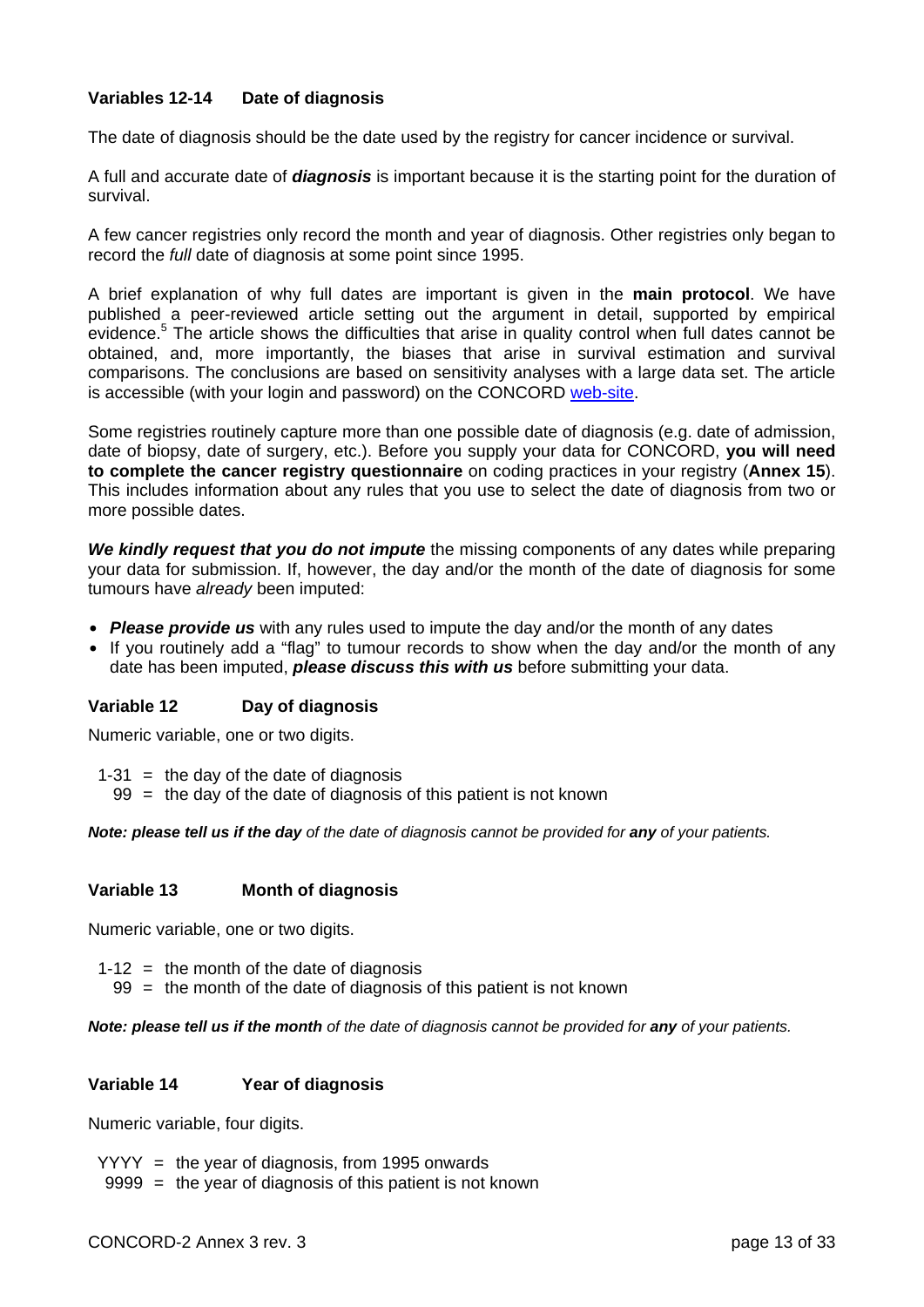## **Variable 15 Last known vital status**

Numeric variable, one digit.

This variable encodes the patient's **last known vital status**, to the extent that it is known to the **cancer registry**. The *date* of the patient's **last known vital status** is recorded in variables 16-18.

## **Code Meaning**

- $1 =$  Alive
- $2 = Dead$
- $3 =$  Lost to follow-up
- $9 =$  Vital status is not known

Information about vital status is conventionally captured using either **'active'** or **'passive'** procedures, which we discuss below. Some registries use both. Before you submit a data file for CONCORD, **you will need to complete the cancer registry questionnaire (Annex 15)** on routine practices in your registry. If you have any doubts about which procedure is used for followup in your registry, *please contact us before preparing your data*.

### *'Active' follow-up*

Active follow-up refers to the situation in which the registry actively seeks information about the vital status of each cancer patient on a regular basis, e.g. from the patient's doctor, or hospital, or even home visits.

If your registry uses this approach, then you should use code "3" for patients whose vital status (alive or dead) could not be ascertained at the last vital status check: these patients are lost to follow-up. The last *date at which they were known to be alive* should be given in variables 16-18.

Code "3" should be used for patients known to have emigrated, since they are also lost to followup: the *date of emigration* should be given in variables 16-18.

### *'Passive' follow-up*

Passive follow-up refers to the situation in which the registry routinely receives information from one or more reliable sources on the vital status of *all registered patients*. These sources vary widely between registries, but may include social security or health insurance files, or a regional or national index of persons who have died. The information may be derived in various ways, such as by computer linkage with the registry database, manual scanning of the death index, or supply of details about all deaths in the registry's territory.

The key features of passive follow-up for international survival comparisons are that:

- the registry uses this approach for updating its own data for local analyses of survival, and
- the registry's procedures reliably identify *all deaths of registered cancer patients, not just the deaths for which cancer is mentioned on the death certificate*, and
- the registry can reliably assume that registered cancer patients are alive, unless information about a patient's death has been received from one or more of these sources.

If your registry uses passive follow-up, patients who are *not known to be dead* would normally be assumed to be alive on the date of the most recent linkage between the registry and a death index or other vital status records. The vital status of those patients would be coded as "1" (alive).

However, if some patients cannot be traced by any passive follow-up procedure, their vital status may remain undetermined: it would then be coded as "9" (unknown).

When you submit your data, *we will ask you to tell us* the last date when you performed linkage or other follow-up to determine the vital status of your patients.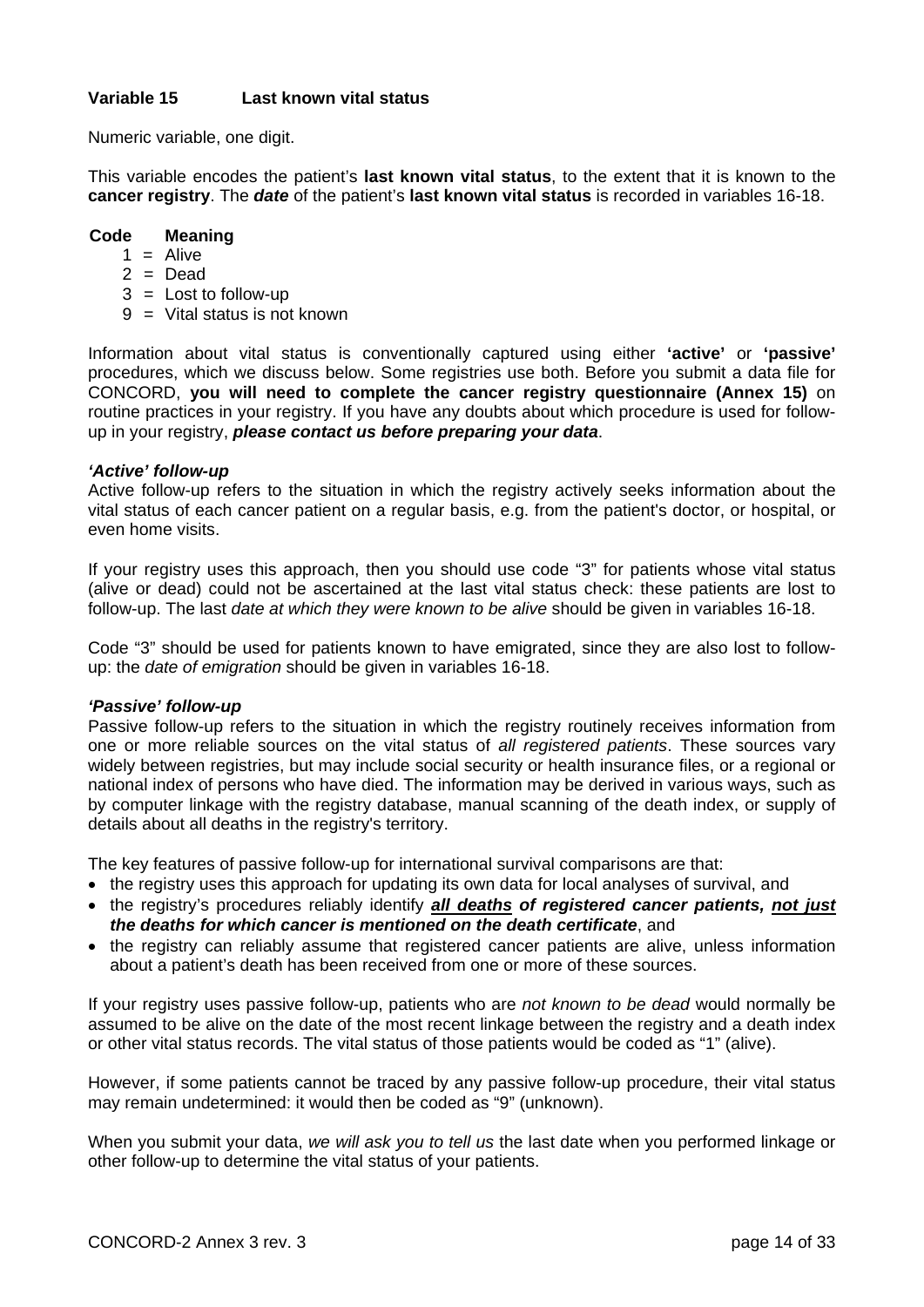## **Variables 16-18 Date of the patient's last known vital status**

This is the most recent date for which the patient's **last known vital status** (variable 15) was available.

If the patient is dead, the **date of last known vital status** should be the date of death.

If the patient is *known* to be dead (variable 15 is coded as "2"), but the date of death is *not known*, the **date of last known vital status** should be coded to 99,99,9999 (see page 32).

If the patient has emigrated, the **date of last known vital status** should be the date of emigration.

If the patient has been lost to follow-up, the **date of last known vital status** should be the date of loss to follow-up.

If the patient is considered to be alive, but *not* emigrated or lost to follow-up, the **date of last known vital status** should be one of the following:

- 31 December of the last year for which follow-up of all patients is believed to be complete
- the date on which the registry last checked that patient's vital status, e.g. contact with the patient's doctor or a home visit (for registries that perform active follow-up), or linkage with a death index (for registries that perform passive follow-up) (see page 14)
- the date when the registry extracted the data file for this study from its database

### **Variable 16 Day of last known vital status**

Numeric variable, one or two digits.

 $1-31$  = the day of the date of last known vital status

 $99 =$  the day of this date is not known

*Note: please tell us if the day* of last known vital status cannot be provided for *any* of your patients. *Note: please see comments above* (variables 12-14) about the imputation of dates.

### **Variable 17 Month of last known vital status**

Numeric variable, one or two digits.

- 1-12  $\equiv$  the month of the date of last known vital status
- $99 =$  the month of this date is not known

*Note: please tell us if the month* of last known vital status cannot be provided for any of your patients. *Note: please see comments above (variables 12-14) about the imputation of dates.*

### **Variable 18 Year of last known vital status**

Numeric variable, four digits.

YYYY = the year of the date of last known vital status, from 1995 onwards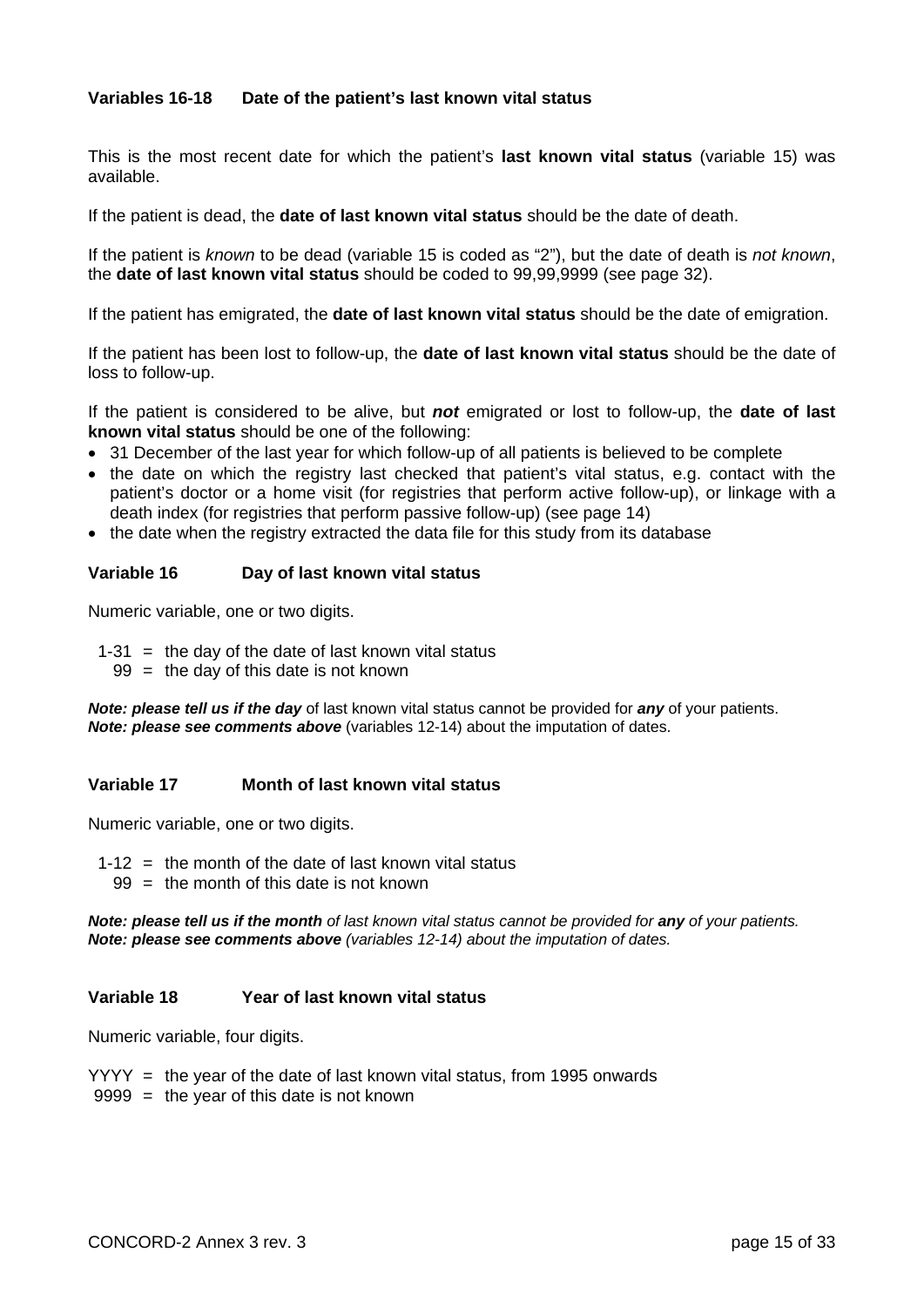## **Variable 19 Basis of diagnosis**

Numeric variable, one digit.

This variable indicates the degree of certainty with which a diagnosis of cancer has been established, in the specific context of survival analysis:

## **Code Meaning**

*Not microscopically verified* 

- 1 = Clinical diagnosis *only*
- 2 = Clinical investigation without a tissue diagnosis (e.g. endoscopy without biopsy, or imaging such as X-ray, ultrasound, computed tomography [CT] or magnetic resonance imaging [MRI])
- 3 = Clinical diagnosis, not otherwise specified [i.e. it is not known if code "1" or "2" applies]

*Microscopically verified* 

- 4 = Cytologically confirmed (includes blood film examination for leukaemia)
- 5 = Histologically confirmed (includes bone marrow biopsy for leukaemia)
- 6 = Microscopically verified, not otherwise specified [i.e. not known if code "4" or "5" applies]

*Evidence of cancer does not include the date of diagnosis* 

- 7 = Death-certificate-only registration (DCO) *[see note]*
- 8 = Autopsy only malignancy detected only at autopsy *[see note]*

*No information* 

 $9 =$  Unknown

### *Note:*

Cancers registered *solely* on the basis of a death certificate (code 7) or autopsy (code 8) are usually included in cancer *incidence* statistics for the year in which they are registered.

For DCO and autopsy-detected cases, however, the true date of diagnosis and the duration of survival are unknown. Therefore, they cannot normally be included in *survival* analyses. A few cancer registries do not even record DCOs or autopsy-detected cancers.

If your cancer registry *did* register such cases during the calendar period covered by your data submission, however, *you must include DCO and autopsy-detected cancers in the data you*  **submit for this study**, to enable comparative quality control.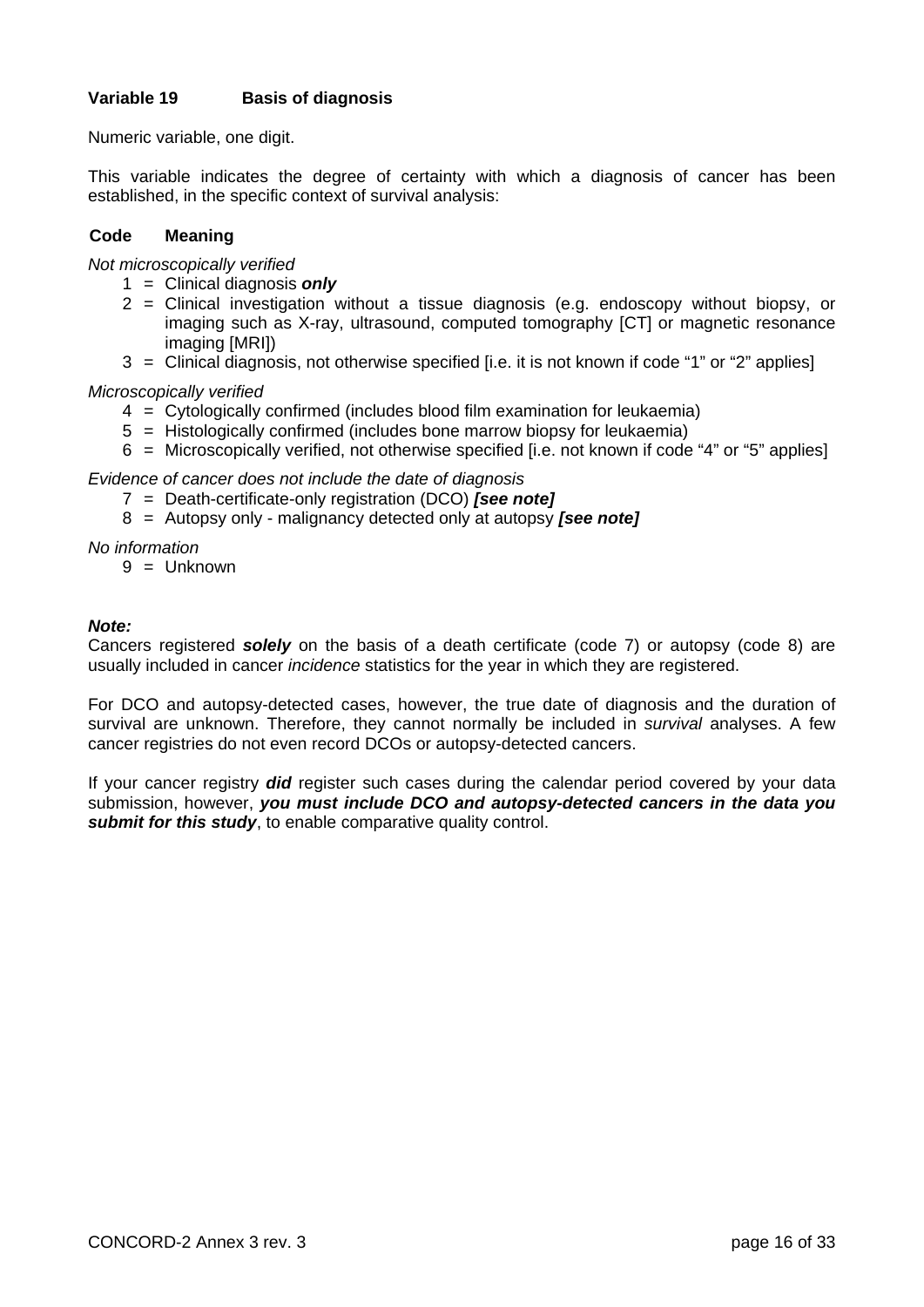## **Variable 20 ICD-O-3 Topography**

Alphanumeric variable, four characters.

Tumour site (topography) should be coded to the third edition of the International Classification of Diseases  $(ICD-O-3)^1$ .

Please provide the full 4-character ICD-O-3 code, but *without the decimal point (".")***.** Thus, liver cancer will be C220 or C221 and prostate cancer will be C619. With this minor modification, the anatomic site of the **index cancers** will be coded as:

| Stomach cancer:  | C160-C166; C168-C169                                                                                                                                                                                                                                                             |
|------------------|----------------------------------------------------------------------------------------------------------------------------------------------------------------------------------------------------------------------------------------------------------------------------------|
| Colon cancer:    | C180-C189; C199                                                                                                                                                                                                                                                                  |
| Rectal cancer:   | C209; C210-C212, C218<br>Note: includes anus and anal canal, C210-C218.                                                                                                                                                                                                          |
| Liver cancer:    | C220-C221<br><b>Note:</b> includes intrahepatic bile ducts, C221.                                                                                                                                                                                                                |
| Lung cancer:     | C340-C343; C348-C349<br><b>Note:</b> trachea (ICD-O-3 C339) will not be included in this study.                                                                                                                                                                                  |
| Breast cancer:   | C500-C506; C508-C509                                                                                                                                                                                                                                                             |
| Cervical cancer: | C530-C531; C538-C539                                                                                                                                                                                                                                                             |
| Ovarian cancer:  | C480-C482; C569; C570-C574; C577-C579<br>Note: includes peritoneum and retroperitoneum, C480-C482, where cancers<br>of high-grade serous morphology often originate in the fallopian tube, C570<br><b>Note:</b> includes other and unspecified female genital organs, C577-C579. |
| Prostate cancer: | C619                                                                                                                                                                                                                                                                             |
| Leukaemia:       | You should select leukaemias for your data file on the basis of their<br>morphology code (variable 21), and not on the basis of their topography<br>code. You can use any valid ICD-O-3 topography code, but without the<br>decimal point ("."), as specified above.             |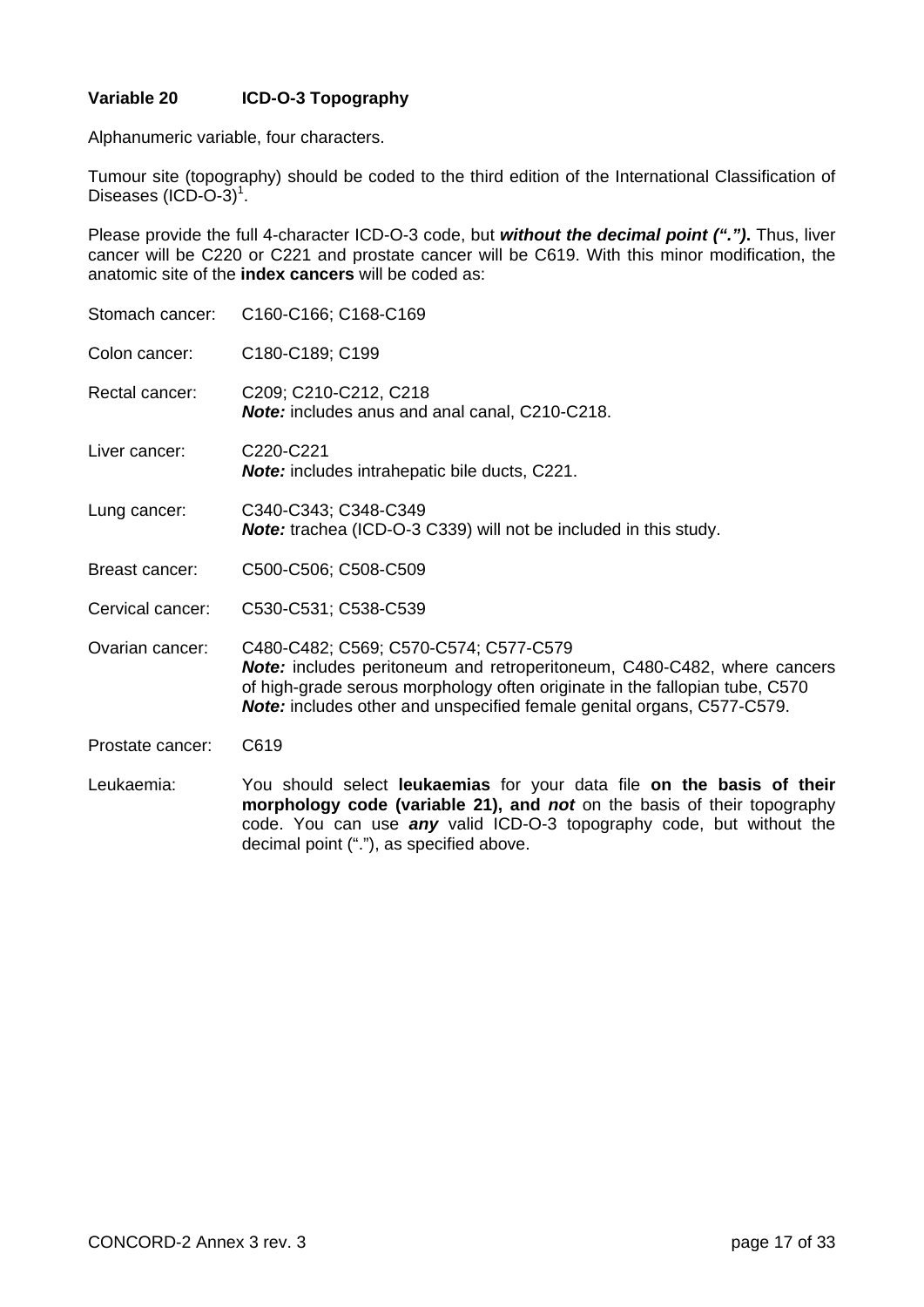## **Variable 21 ICD-O-3 Morphology**

Numeric variable, four digits.

Tumour morphology should be coded to the third edition of the International Classification of Diseases for Oncology (ICD-O-3)<sup>1</sup>.

**For microscopically confirmed tumours**, the ICD-O-3 range of morphology codes is:

### 8000-9989

**For haematological malignancies**, the ICD-O-3 range of morphology codes is:

#### 9590-9989

This range of morphology codes should be used to select all leukaemias and other haematological malignancies, including the lymphomas. This range of codes is the same for children and adults.

Leukaemia is the **only index cancer** for which you should use the ICD-O-3 morphology code to select cases for your data submission: all tumour records with an ICD-O-3 morphology code in the range 9590-9989 should be included. The **other nine index cancers** should be selected on the basis of the ICD-O-3 *topography* code (variable 20).

Selection and grouping of the adult leukaemias for survival analyses will be based on the categories established by a consensus of haematologists, pathologists and epidemiologists in the HAEMACARE Working Group6-8. The HAEMACARE manual for coding and reporting haematological malignancies exists in English<sup>9</sup> and Spanish (available on request).

Childhood leukaemias will be grouped differently from the adult leukaemias, on the basis of the third revision of the International Classification of Childhood Cancers<sup>10</sup> (ICCC-3). The ICCC-3 groupings are based on ICD-O-3 morphology codes.

### **For solid tumours** *without* **microscopic verification**, you should use:

9999 This means the absence of data in the CONCORD study; it is not an ICD-O-3 code.

**Note:** this code is only valid for solid tumours, not leukaemias. Leukaemias are *defined by their morphology*, so they must have a morphology code in the range 9590-9989.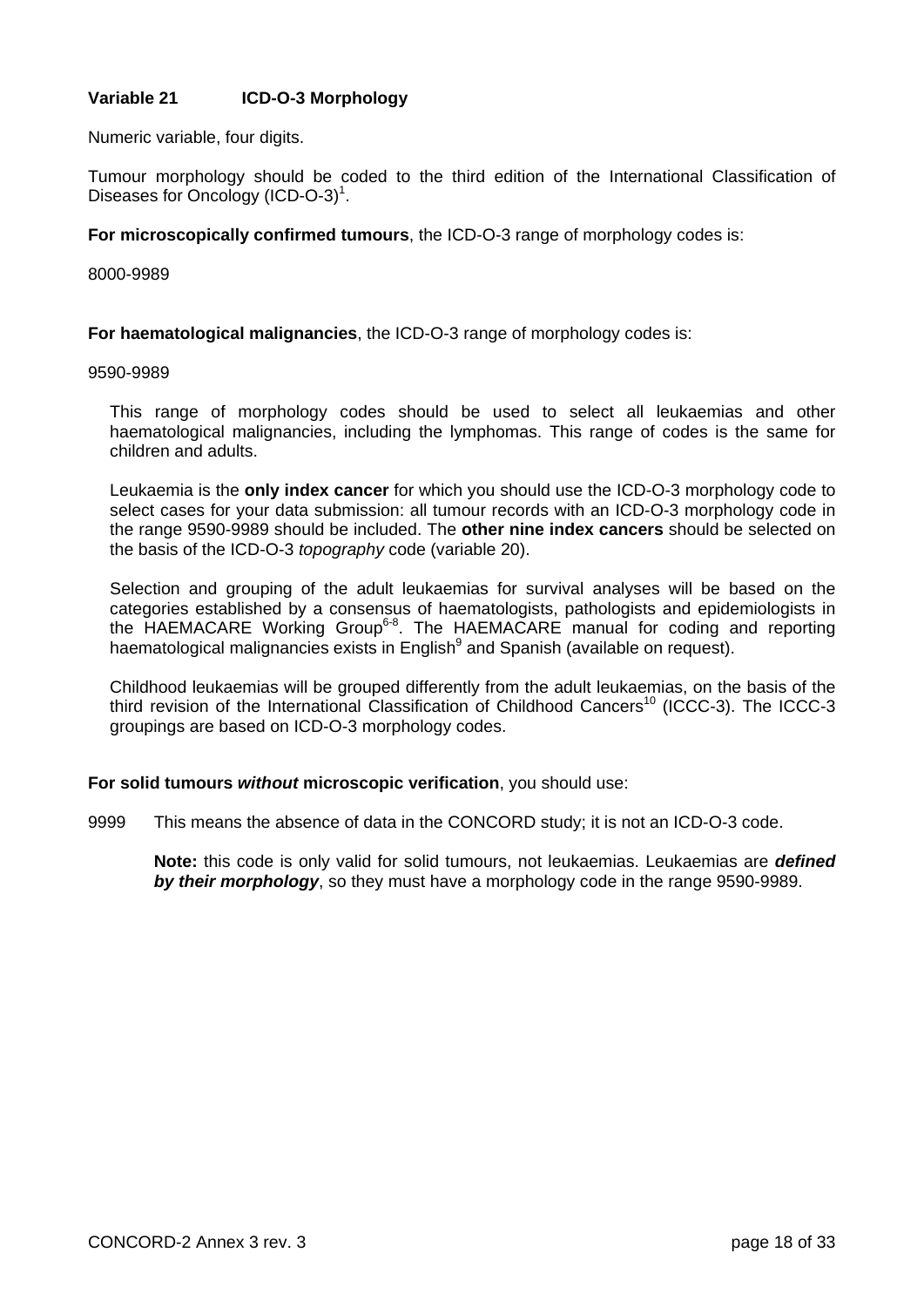## **Variable 22 Behaviour**

Numeric variable, one digit.

**Survival analyses will only include invasive, primary, malignant neoplasms**. However, we will also report the *distribution of tumour behaviour* for each cancer. This will enable comparison of the intensity of diagnostic activity between contributing areas, e.g. the proportion of women with cervical cancer who were registered with *in situ* carcinoma.

Therefore, if your registry collects data on tumours that are benign (behaviour code 0), of uncertain behaviour (1) or *in situ* (2), such as *in situ* carcinoma of the cervix, *please include records for all neoplasms* (behaviour codes 0-3) diagnosed at an **index site** when submitting your data.

### **Please do** *not* **select tumours for inclusion in your data files on the basis of tumour behaviour.**

Tumour behaviour should be coded to the third edition of the International Classification of Diseases for Oncology (ICD-O-3). The coding of tumour behaviour has been the same in all revisions of ICD-O.

## **Code Meaning**

- $0 =$ Benign
- 1 = Uncertain whether benign or malignant
- 2 = Carcinoma *in situ*
- 3 = Malignant, primary site

The behaviour codes below are included in ICD-O-3, but they are not usually used by cancer registries. We show them for completeness.

If your data *do* include behaviour codes 6 and 9, however, *please do not recode them* before data submission. Instead, *please provide us with a description* of how the codes have been used in your data:

- 6 = Malignant, metastatic site
- 9 = Malignant, uncertain whether primary or metastatic site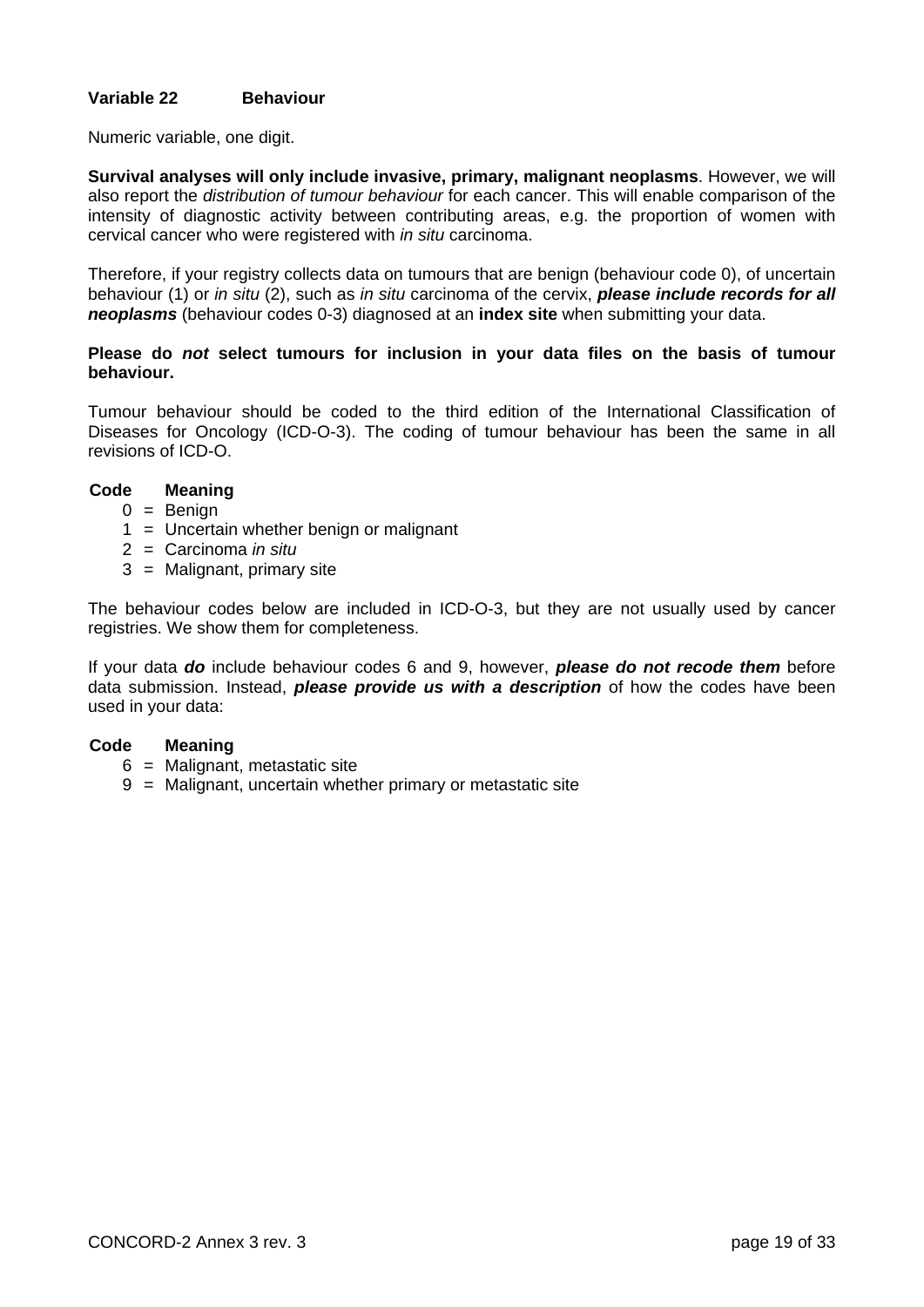## **STAGE OF DISEASE AT DIAGNOSIS CONSUMING A STAGE OF DISEASE AT DIAGNOSIS**

## **Provision of data on stage at diagnosis (variables 23-37) is** *optional***.**

"Tumour stage" describes how far the cancer has spread at the time of diagnosis. It is a key determinant of survival (prognostic factor). Knowledge of the stage at diagnosis of cancer patients is increasingly important for the interpretation of international survival comparisons<sup>11-15</sup>. Where possible, we will perform analyses of survival in relation to stage at diagnosis.

Among the registries that collect data on stage, information of satisfactory quality is often available for most of the 10 **index cancers**, at least for more recent years.

If your registry *does not collect any data on tumour stage*, you should assign the codes 9, 99 or 999 (etc.) to *all* stage variables (variables 23-37) in every tumour record (see list on page 32). However, *you must ensure that your data files meet the overall specification*, as summarised on page 32 of this Annex!

If your registry *does collect data on stage*, but you choose *not* to submit data for one or more stage variables, please assign the codes 9, 99 or 999 (etc.) to those variables in every tumour record, depending on how many digits are specified for those variables (see list on page 32).

If you *do* submit data on stage, please supply stage data *only for patients diagnosed from 1 January 2001 onwards*. For patients diagnosed before 2001, please assign the codes 9, 99 or 999 (etc.) to *all* stage variables (variables 23-37) in every tumour record, depending on how many digits are specified for those variables (see list on page 32). Data on stage at diagnosis for patients diagnosed before 2001 will *not be included* in quality control or survival analyses.

Many different coding schemes are being used to categorise tumour stage in registries around the world $16$ .

We will try to obtain data on **at least one widely used categorisation of stage** at diagnosis for each tumour (details in pages 21-31), to enable analysis of survival by stage at diagnosis:

**SEER Summary Stage 2000 TNM (both pathological and clinical) Condensed TNM Dukes' stage (colon and rectum)** 

**FIGO stage (cervix and ovary) Tumour size No. of lymph nodes examined No. of lymph nodes positive for tumour** 

If you wish to supply data on stage at diagnosis, but your data on stage are not coded *either* to TNM 7th edition *or* to any of the other specific classifications in this list, *please contact us before submitting your data.*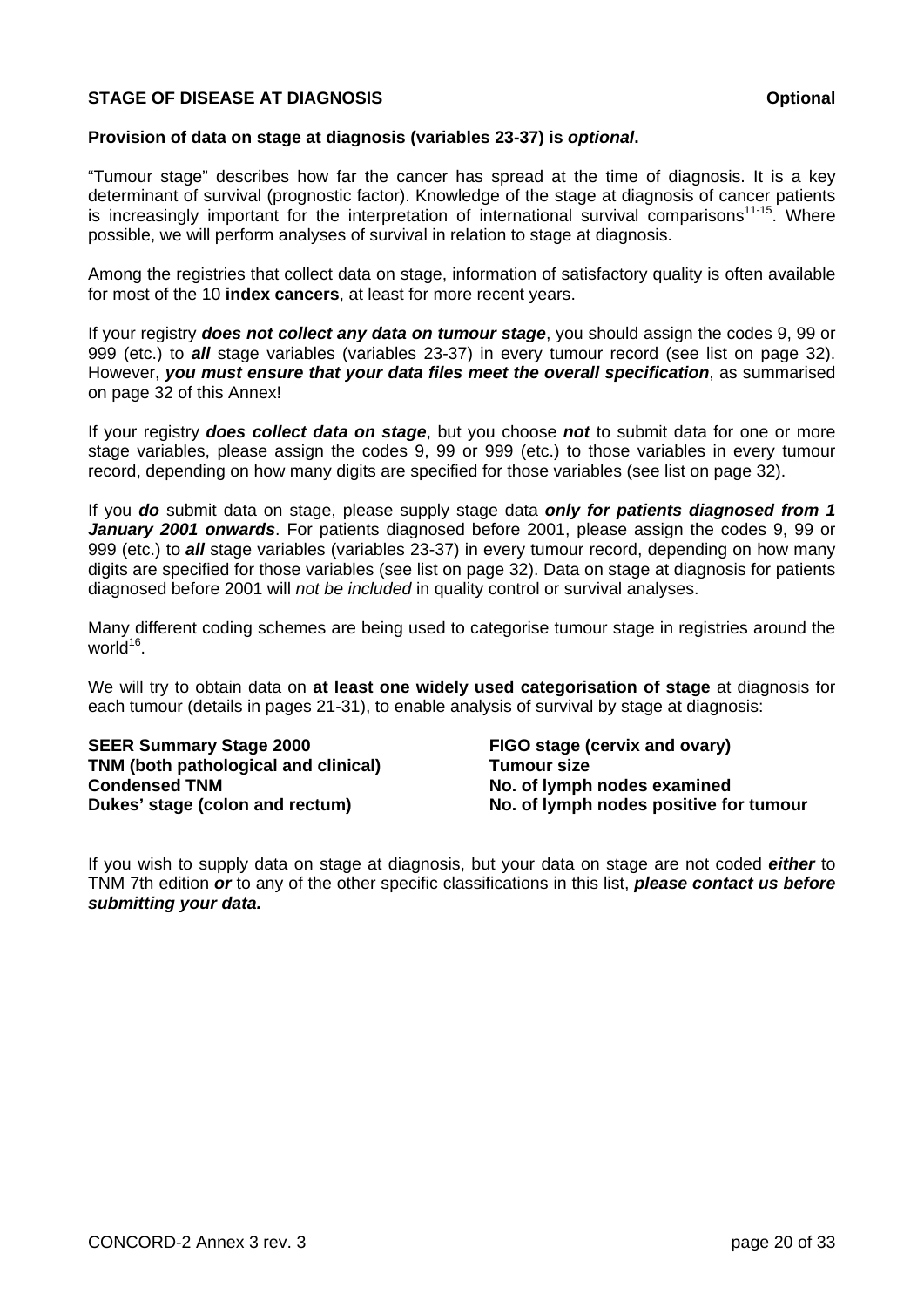## **Variable 23 SEER Summary Stage 2000 Care and American Continual Continual Continual Continual Continual Continual Continual Continual Continual Continual Continual Continual Continual Continual Continual Continual Continu**

Numeric variable, one digit.

SEER Summary Stage 2000 is a simple categorisation of stage, developed by the US National Cancer Institute's Surveillance, Epidemiology and End Results (SEER) programme. The North American Association of Central Cancer Registries uses SEER Summary Stage 2000<sup>17</sup> (http://seer.cancer.gov/tools/ssm/). We borrow text from the introduction here. It has been in use in the US and Canada since 1 January 2001.

"Summary stage" is the most basic way of categorising how far a cancer has spread from its point of origin. Summary staging uses all the information available in the medical record; it is a **combination of the most precise clinical and pathological evidence for the extent of disease**. Many population-based cancer registries report summary stage for their registered cases, because the staging categories are sufficiently broad to enable measurement of progress in cancer control.

We expect that North American registries will supply SEER Summary Stage 2000 coded directly for cases diagnosed 2001-2003, but derived from Collaborative Stage for cases diagnosed in 2004 and later (http://seer.cancer.gov/tools/collabstaging). If your registry plans to supply SEER Summary Stage 2000 coded in any other way, *we request that you inform us* of the procedures you have used. The comparability of these staging schemes over time is addressed on the following SEER web-page:

http://seer.cancer.gov/seerstat/variables/seer/yr1973\_2009/lrd\_stage/index.html

Regional spread of disease is divided into several categories, according to the method of spread of the cancer:

- 0 = *In situ*
- $1 =$  Localised only
- 2 = Regional spread by direct extension *only*
- 3 = Regional lymph nodes involved *only*
- 4 = Regional spread by *both* direct extension *and* lymph node involvement
- 5 = Regional, NOS (not otherwise specified) use this code if there is regional spread of the cancer, but *the route of spread is not known*
- $7 =$  Distant site(s) or lymph node(s) are involved
- 9 = Unknown if there is extension or metastasis (unstaged, unknown or unspecified), *or* this is a *death-certificate-only* case, *or*  this is an *autopsy-only* case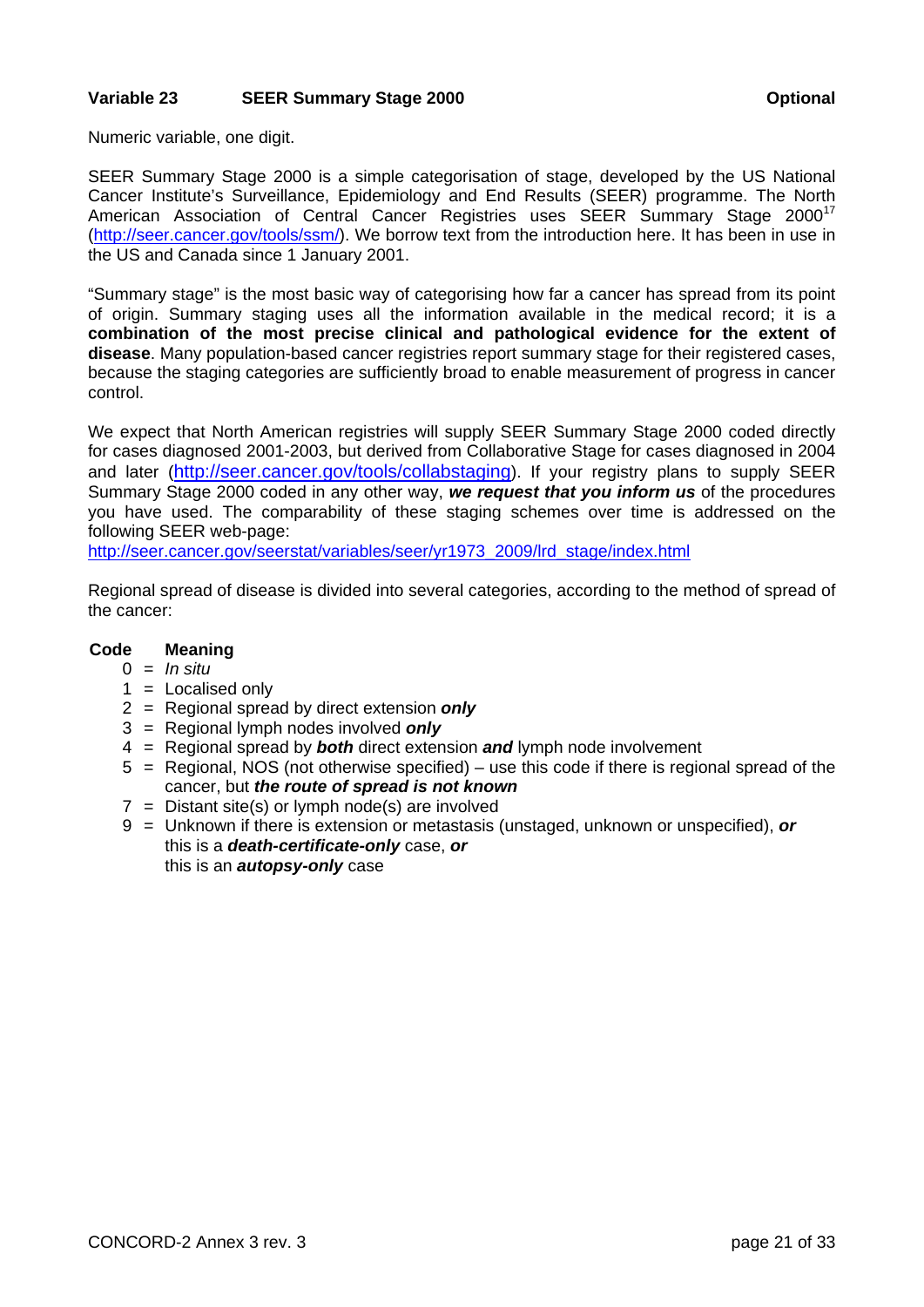## **TNM stage (variables 24-29) CONSIDENTIAL CONSIDERING CONSIDERING CONSIDERING CONSIDERING CONSIDERING CONSIDERING CONSIDERING CONSIDERING CONSIDERING CONSIDERING CONSIDERING CONSIDERING CONSIDERING CONSIDERING CONSIDERIN**

The Tumour-Nodes-Metastasis (TNM) classification of stage at diagnosis uses a combination of clinical and pathological evidence, like SEER Summary Stage 2000.

The TNM classification is published by the Union for International Cancer Control (UICC). We will use the  $7<sup>th</sup>$  edition of the TNM manual<sup>18</sup>. This is identical to the classification published by the American Joint Committee on Cancer (AJCC) in 2009<sup>19</sup>. If you have stage data that are coded to earlier editions of TNM, *please contact us before submitting your data.*

The three components of TNM are tumour size (T); the status of regional lymph nodes, i.e. the extent of lymph node invasion by tumour (N), and whether there is metastasis (spread of disease to an organ or organs distant from the organ of origin) (M).

TNM stage data may be based on pathological evidence ("p") or clinical evidence ("c").

### **Variable 24** Pathological T **Constanting Construction Construction Construction Construction Constanting Construction Construction Construction Construction Construction Construction Construction Construction Construction**

Numeric variable, one digit.

This variable encodes information on the physical size of the tumour.

For the nine solid **index cancers** (i.e. excluding leukaemia), up to 4 sub-categories (a, b, c, d) exist for each of the stage categories pT1, pT2, pT3 and pT4. These sub-categories should be coded in the same way as the parent category: for example, pT1a should be coded to "1", in the same way as pT1.

For **cervical cancer only**, additional sub-categories exist: pT1a1, pT1a2, pT1b1 and pT1b2 should be coded to "1", in the same way as pT1. Similarly, sub-categories pT2a1 and pT2a2 should be coded to "2", in the same way as pT2.

The following codes will be used:

- $0 = pT0 no$  histological evidence of primary tumour
- $1 = pT1$  the content of this category varies with the cancer (see TNM manual<sup>18</sup>)  *This code should also be used for sub-categories pT1a, pT1b and pT1c, as well as for sub-categories pT1a1, pT1a2, pT1b1 and pT1b2 (cervix only)*
- $2 = pT2$  the content of this category varies with the cancer (see TNM manual<sup>18</sup>)  *This code should also be used for sub-categories pT2a, pT2b and pT2c, as well as for sub-categories pT2a1, pT2a2 (cervix only)*
- $3 = pT3$  the content of this category varies with the cancer (see TNM manual<sup>18</sup>)  *This code should also be used for sub-categories pT3a and pT3b*
- $4 = pT4$  tumour of any size, with direct extension to adjacent organs  *This code should also be used for sub-categories pT4a, pT4b, pT4c and pT4d*
- 8 = is *in situ* carcinoma
- 9 = pTX unknown: primary tumour cannot be assessed histologically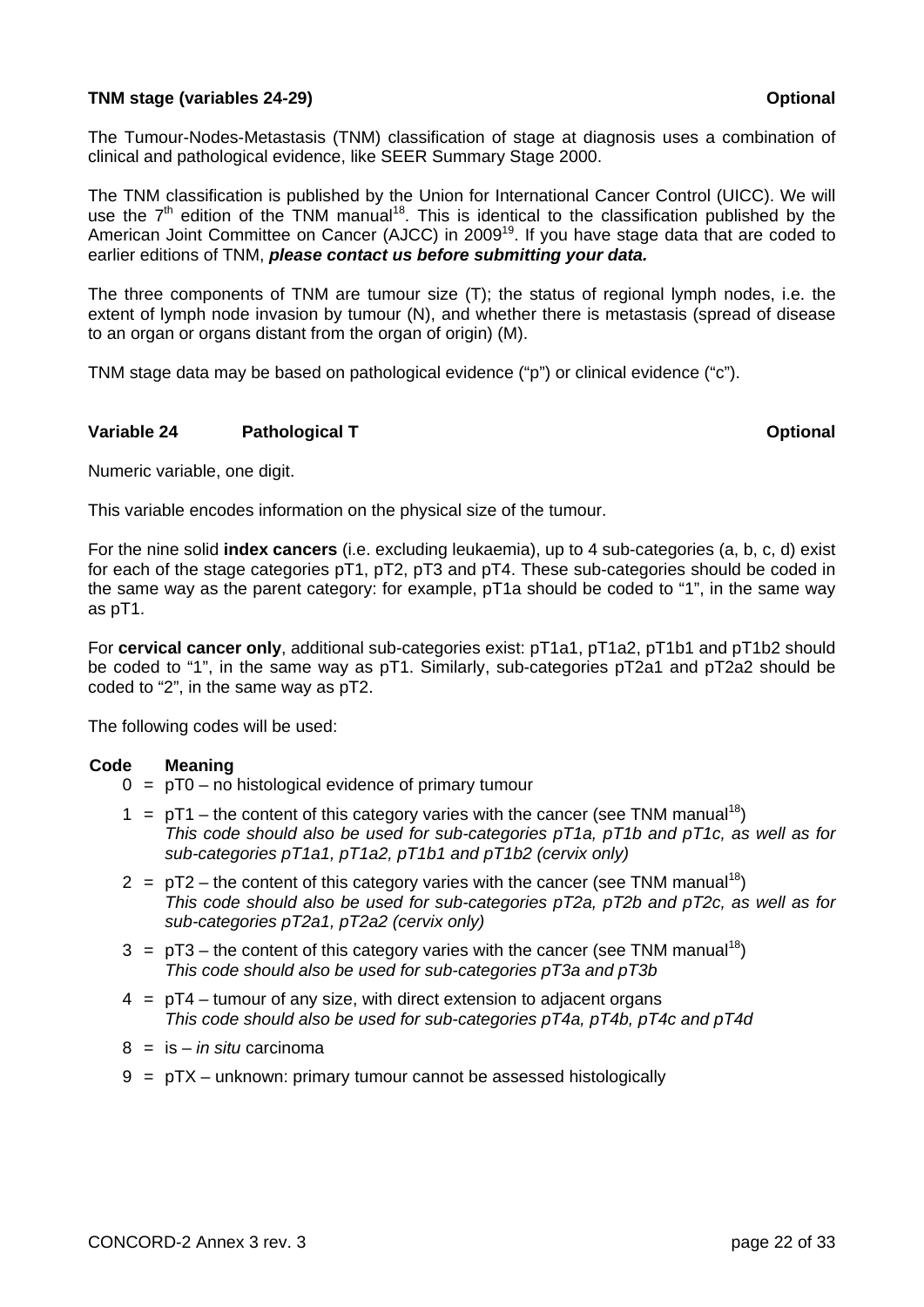## **Variable 25** Pathological N **Properties All 25** Optional **Properties**

Numeric variable, one digit.

This variable encodes the extent of involvement of regional lymph nodes with tumour.

For cancers of the stomach, colon, rectum and breast, several subcategories of pN1, pN2 and pN3 exist (a, b and c). These should be coded in the same way as the parent category: for example, pN2b should be coded to "2", in the same way as pN2.

The following codes will be used:

- $0 = pNO no$  regional lymph nodes involved with tumour, histologically
- 1 =  $pN1$  the content of this category varies with the cancer (see TNM manual<sup>18</sup>)  *For colon, rectum and breast, this code should also be used for sub-categories pN1a, pN1b and pN1c*
- $2 = pN2$  the content of this category varies with the cancer (see TNM manual<sup>18</sup>)  *For colon, rectum and breast, this code should also be used for sub-categories pN2a, pN2b and pN2c*
- $3 = pN3$  the content of this category varies with the cancer (see TNM manual<sup>18</sup>)  *For stomach, this code should also be used for sub-categories pN3a and pN3b For breast, this code should also be used for sub-categories pN3a, pN3b and pN3c*
- 9 = pNX unknown: regional lymph nodes cannot be assessed histologically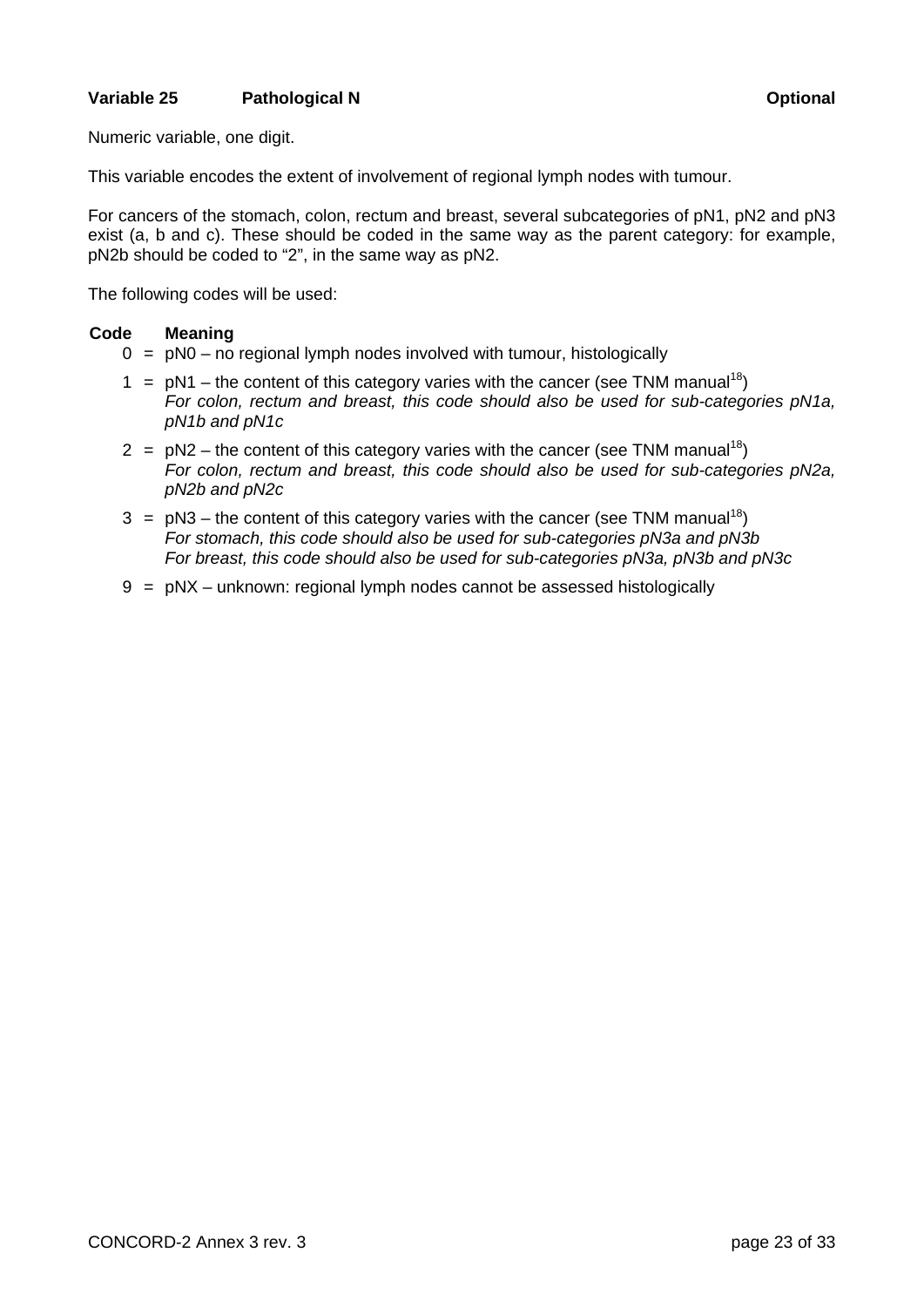## **Variable 26** Pathological M **Optional** *Decision* **Optional**

Numeric variable, one digit.

This variable encodes information on the presence or absence of distant metastases.

For cancers of the colon, rectum and prostate, several subcategories of pM1 exist (a, b and c). These should be coded to "1", in the same way as for pM1.

The following codes will be used:

### **Code Meaning**

- 1 = pM1 Distant metastases have been microscopically confirmed  *This code should also be used for sub-categories pM1a, pM1b and pM1c*
- 9 = Unknown this is not a TNM code (see below). It should be used when no data are available on pathological M status

### **Note:**

The codes pM0 and pMX are **not valid** in TNM 7<sup>th</sup> edition<sup>18</sup>: see note on variable 29 below.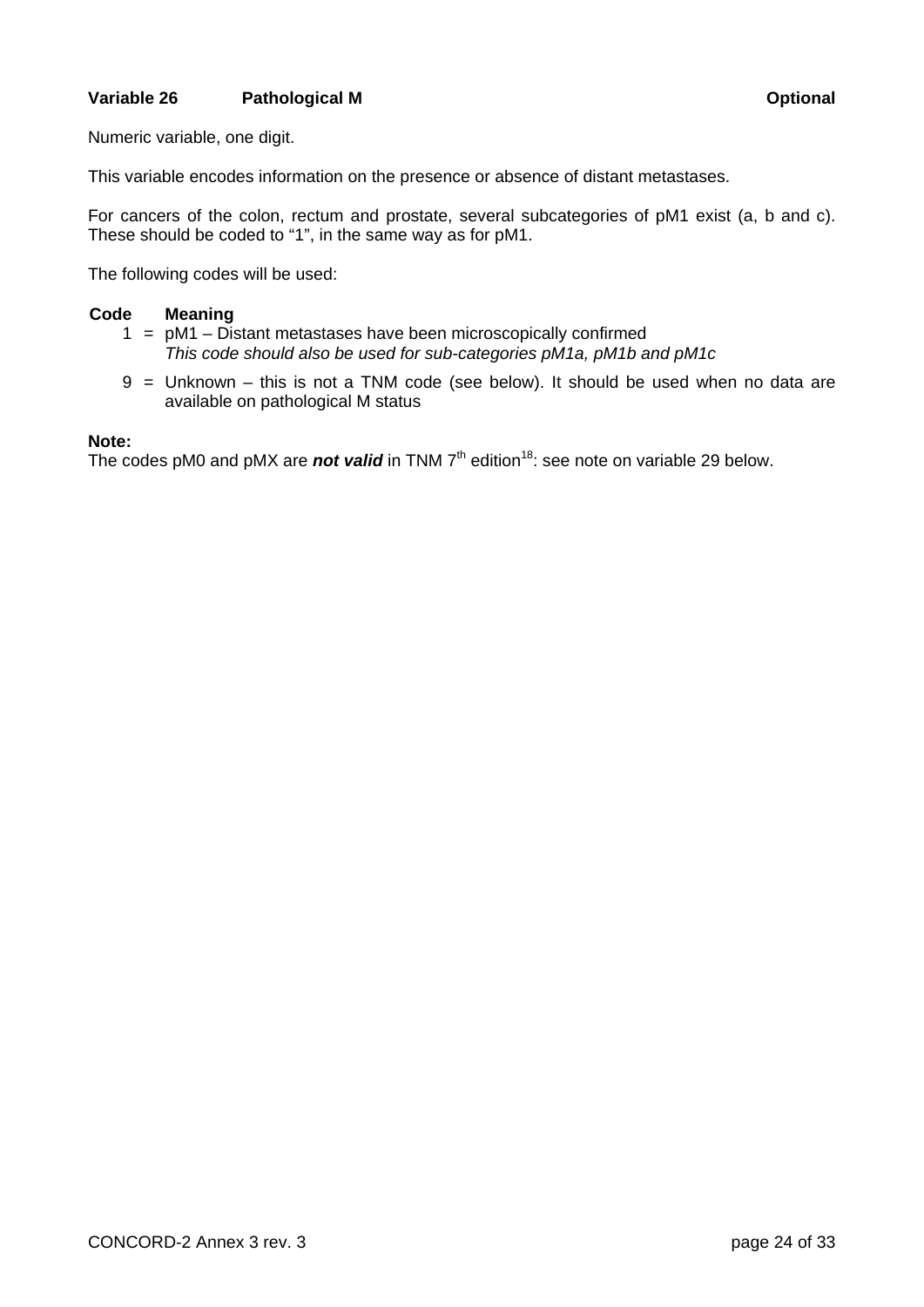## **Variable 27-29 Clinical TNM stage Contract Contract Contract Contract Contract Contract Contract Contract Contract Contract Contract Contract Contract Contract Contract Contract Contract Contract Contract Contract Contrac**

Clinical data on tumour stage may be available from clinical examination, or from imaging of the tumour (X-ray, computed tomography [CT], magnetic resonance imaging [MRI], etc.).

Clinical data may be the only available data on tumour stage, if no surgical or invasive diagnostic procedure has been performed.

These variables are optional. If you choose not to supply them, please assign the code 9 to these variables in every tumour record.

## **Variable 27** Clinical T Construction Construction Construction Construction Construction Construction Construction Construction Construction Construction Construction Construction Construction Construction Construction Co

Numeric variable, one digit.

This variable encodes information on the physical size of the tumour.

Clinical data on the T component of stage should *only* be submitted if pathological data (variable 24) are *not* available.

For the nine solid **index cancers** (i.e. excluding leukaemia), up to 4 sub-categories (a, b, c, d) exist for each of the stage categories cT1, cT2, cT3 and cT4. These sub-categories should be coded in the same way as the parent category: for example, cT1a should be coded to "1", in the same way as cT1.

For **cervical cancer only**, additional sub-categories exist: cT1a1, cT1a2, cT1b1 and cT1b2 should all be coded to "1", in the same way as cT1. Similarly, sub-categories cT2a1 and cT2a2 should both be coded to "2", in the same way as cT2.

The following codes will be used:

- $0 = cT0$  no evidence of primary tumour
- 1 =  $cT1$  the content of this category varies with the cancer (see TNM manual<sup>18</sup>)  *This code should also be used for sub-categories cT1a, cT1b and cT1c, as well as for sub-categories cT1a1, cT1a2, cT1b1 and cT1b2 (cervix only)*
- $2 = cT2$  the content of this category varies with the cancer (see TNM manual<sup>18</sup>)  *This code should also be used for sub-categories cT2a, cT2b and cT2c, as well as for sub-categories cT2a1, cT2a2 (cervix only)*
- $3 = cT3$  the content of this category varies with the cancer (see TNM manual<sup>18</sup>)  *This code should also be used for sub-categories cT3a and cT3b*
- $4 = cT4 t$  tumour of any size, with direct extension to adjacent organs  *This code should also be used for sub-categories cT4a, cT4b, cT4c and cT4d*
- 8 = is *in situ* carcinoma
- 9 = cTX unknown: primary tumour cannot be assessed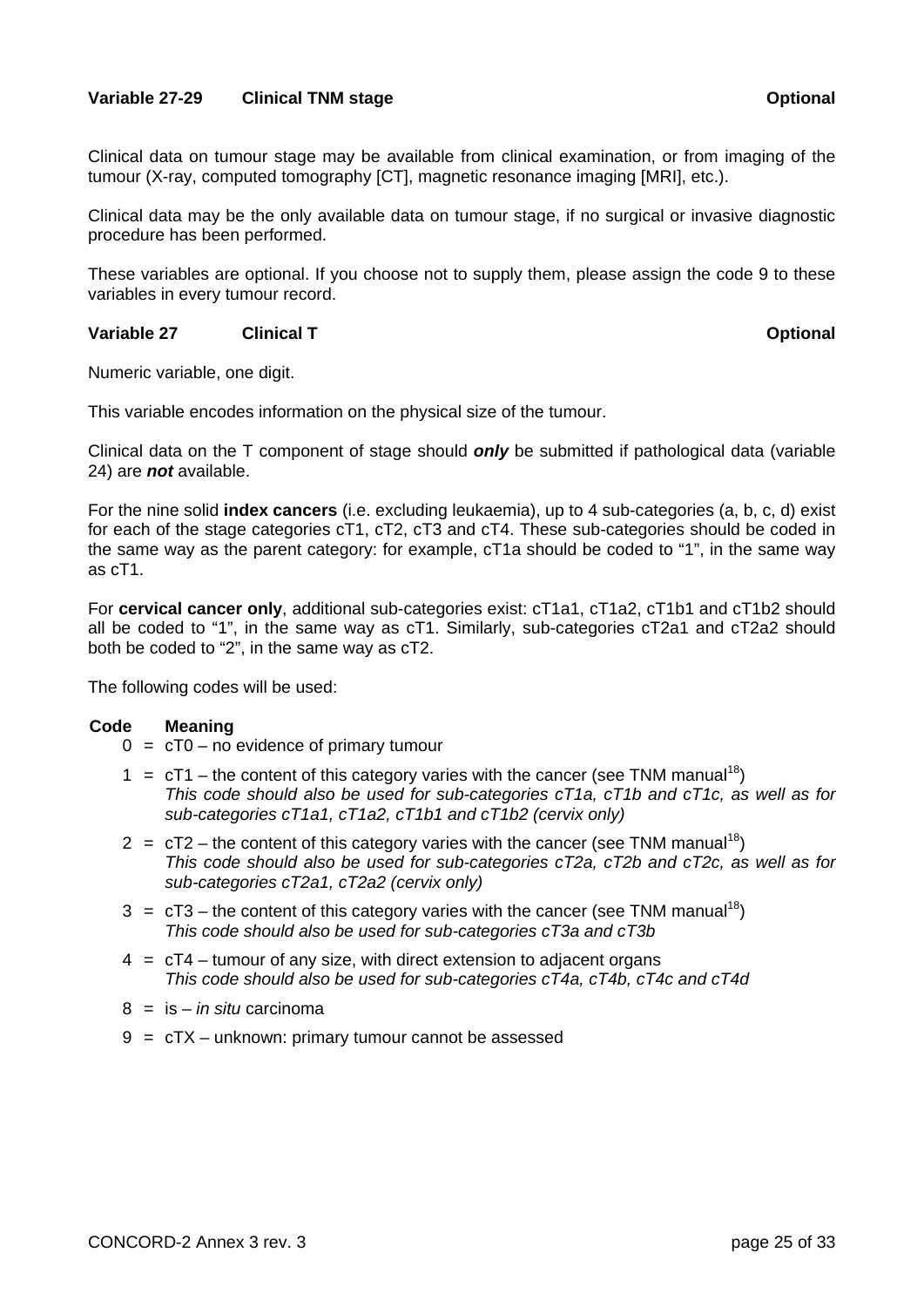## **Variable 28** Clinical N Clinical N Clinical A Clinical N C C CLINICAL CONSUMICATION CONTINUES OPTIONAL CONTINUES

Numeric variable, one digit.

This variable encodes information on the involvement of regional lymph nodes with tumour.

Clinical data on the N component of stage should *only* be submitted if pathological data (variable 25) are *not* available.

For cancers of the stomach, colon, rectum and breast, several subcategories of cN1, cN2 and cN3 exist (a, b and c). These should be coded in the same way as the parent category: for example, cN2b should be coded to "2", in the same way as cN2.

The following codes will be used:

- $0 = cN0$  no regional lymph nodes involved with tumour
- 1 =  $cN1$  the content of this category varies with the cancer (see TNM manual<sup>18</sup>)  *For colon, rectum and breast, this code should also be used for sub-categories cN1a, cN1b and cN1c*
- $2 = cN2$  the content of this category varies with the cancer (see TNM manual<sup>18</sup>)  *For colon, rectum and breast, this code should also be used for sub-categories cN2a, cN2b and cN2c*
- $3 = cN3$  the content of this category varies with the cancer (see TNM manual<sup>18</sup>)  *For stomach, this code should also be used for sub-categories cN3a and cN3b For breast, this code should also be used for sub-categories cN3a, cN3b and cN3c*
- 9 = cNX unknown: regional lymph nodes cannot be assessed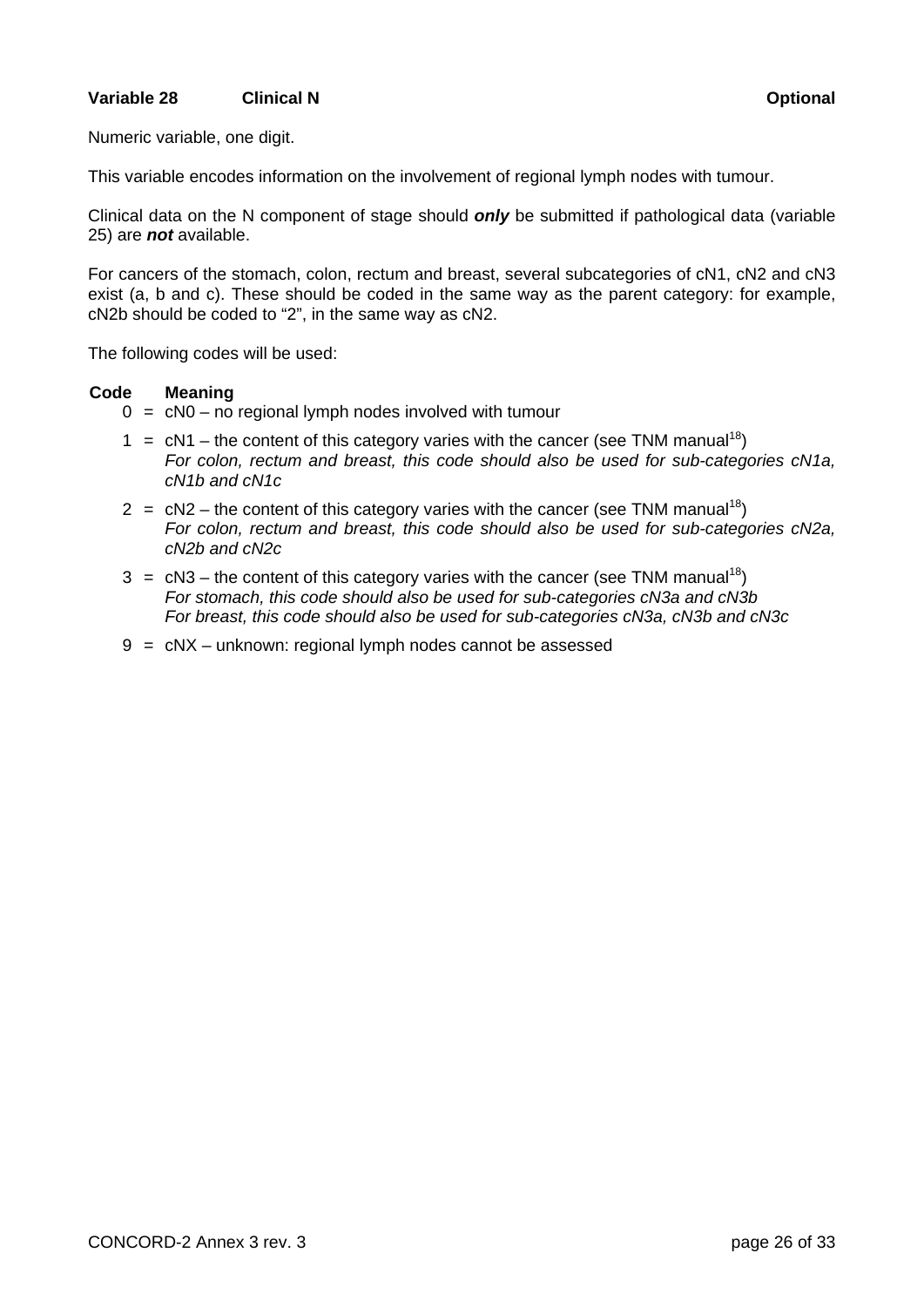## **Variable 29 Clinical M** Communical Communication Continues and Continues Continues Continues Continues Continues

Numeric variable, one digit.

This variable encodes information on the presence or absence of distant metastases.

For cancers of the colon, rectum and prostate, several subcategories of cM1 exist (a, b and c). These sub-categories should be coded to "1", in the same way as for cM1.

The following codes will be used:

#### **Code Meaning**

- $0 = cM0 No$  metastases
- $1 = cM1 Metastases$

#### **Note:**

If the clinician does not record the presence of metastases, *it is assumed* under the TNM 7<sup>th</sup> edition that no metastases are present (cM0): such cases should be coded to "0".

The code "MX" was used in earlier editions of TNM to indicate that the metastatic status of the tumour was unknown. However, clinical assessment of metastasis can be based on physical examination alone, so cMX is no longer considered an appropriate code.

The code cMX is **not valid** in TNM 7<sup>th</sup> edition.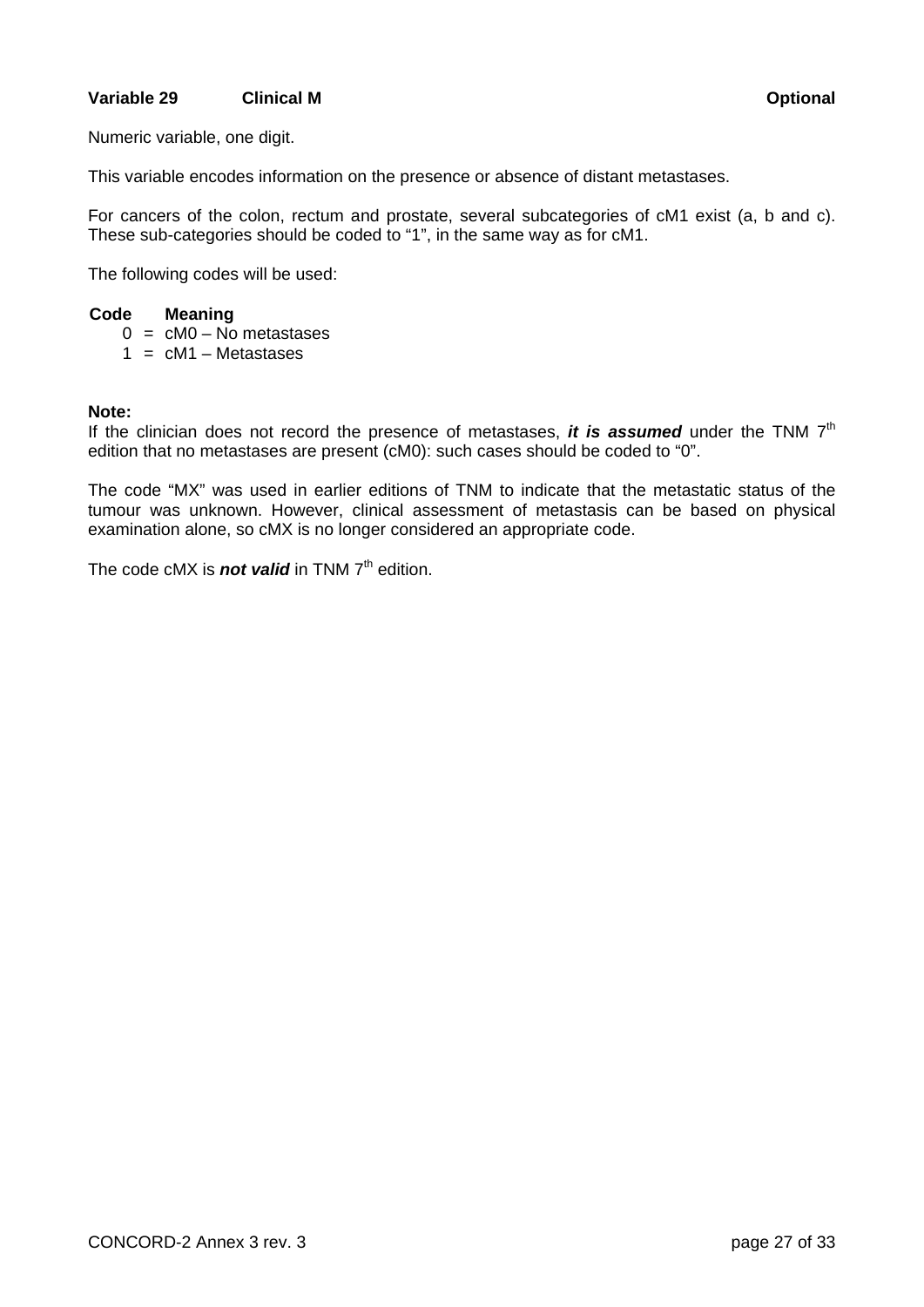## **Variables 30-32 Condensed TNM Condensed FORM CONSERVATION CONTINUES AND CONTINUES AT A CONTINUES OF A CONSERVATION**

The condensed TNM scheme for recording tumour stage was developed by the European Network of Cancer Registries<sup>20</sup> for tumour records in which the individual values of  $\tilde{T}$  and/or N and/or M are not explicitly recorded. Condensed TNM is based on the TNM  $6<sup>th</sup>$  edition<sup>21</sup>.

Condensed TNM data are only requested if *neither* pathological TNM data (variables 24-26) *nor* clinical TNM data (variables 27-29) are available.

There is a direct correspondence with the simplified stage classification that is often recorded by cancer registries, in which the extent of disease is classified as localised, regional or distant.

## **Variable 30 Condensed T** Condensed T Condensed T Condense Condense T Condense T Condense T Condense T Condense T Condense T Condense T Condense T Condense T Condense T Condense T Condense T Condense T Condense T Condense

Numeric variable, one digit.

### **Code Meaning**

- $1 = L -$  Localised disease *Localised disease means:* 
	- T1 and T2 tumours for cancers of the stomach, colon, rectum, liver, lung, cervix, prostate T1, T2 and T3 for breast cancer
	- T1 for cancer of the ovary (note: T2 tumours of the ovary are considered as *advanced*)
- $2 = A Advanced disease$ 
	- *Advanced disease means:*

 T3 and T4 tumours for cancers of the stomach, colon, rectum, liver, lung, cervix, prostate T4 for breast (note: T3 tumours of the breast are considered as *localised*) T2 and T3 for ovary

 $9 = X -$ Cannot be assessed: no information on tumour size category

## **Variable 31** Condensed N Condensed N Condense N Condense N Condense N Condense N Condense N Condense N Condense N Condense N Condense N Condense N Condense N Condense N Condense N Condense N Condense N Condense N Condense

Numeric variable, one digit.

### **Code Meaning**

- $1 = NO No$  regional lymph node invasion by tumour
- $2 = N + -$  Regional lymph nodes invaded by tumour
- 9 = NX Cannot be assessed: no information on nodal status

### **Variable 32** Condensed M **Optional Condensed M Optional Optional Optional Optional**

Numeric variable, one digit.

This code is based on the best available information - clinical, instrumental or pathological. Clinical signs and findings are sufficient to justify classifying a tumour as having metastasised (M+), even without *pathological* confirmation of metastatic deposits.

- $1 = MO No$  distant metastasis
- $2 = M + -$  Distant metastases present
- 9 = MX Cannot be assessed: no information on whether metastases are present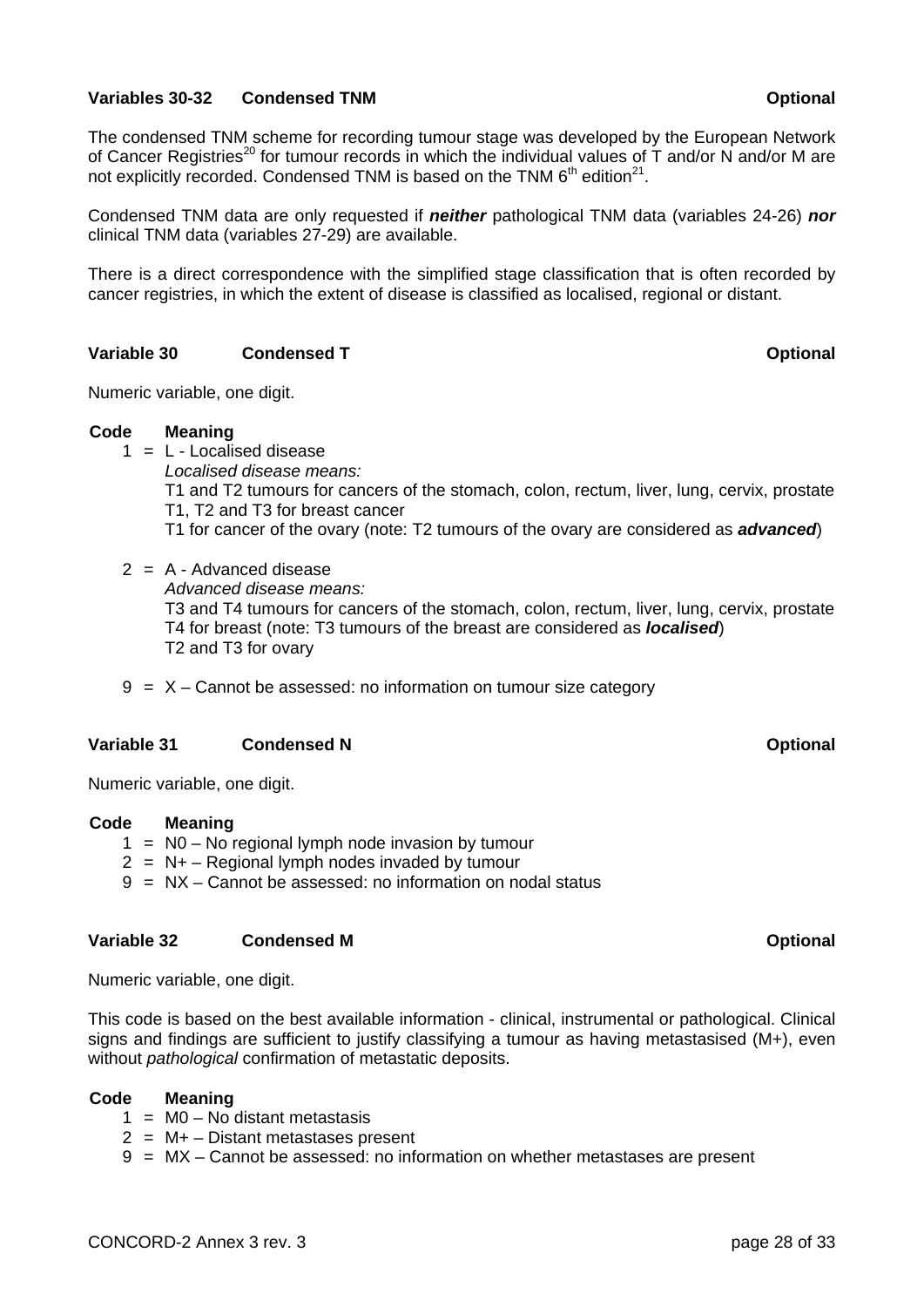## **Variable 33** Dukes' stage **Dukes' stage Contract Contract Contract Contract Contract Contract Contract Contract Contract Contract Contract Contract Contract Contract Contract Contract Contract Contract Contract Contract C**

Numeric variable, one digit.

This variable is optional. If you choose not to supply it, please assign the code 9 to this variable in every tumour record.

Dukes' stage<sup>22</sup> is a specialised classification of tumour stage for cancers of the **colon and rectum** *only*. For **all other index cancers**, please assign the code 9 to every tumour record.

The TNM classification is preferable, because it is more detailed.

Dukes' stage should *only* be reported if TNM stage data (variables 24-29) are not available.

Dukes' stage was later modified<sup>23</sup> to include a category for metastasis (group D), and subcategories for direct extension in groups B and C. Modified Dukes' stage is no longer recommended for clinical use, but it is still widely used.

- 1 = Dukes' stage A (this is equivalent to T1N0M0 or T2N0M0)
- 2 = Dukes' stage B (this is equivalent to T3N0M0 or T4N0M0)
- $3 =$  Dukes' stage C (this is equivalent to  $T($ any)N1M0 or  $T($ any)N2M0)
- 4 = Dukes' stage D (this is equivalent to  $T($ any) $N($ any) $M1)$
- 9 = Dukes' stage missing: no information on Dukes' stage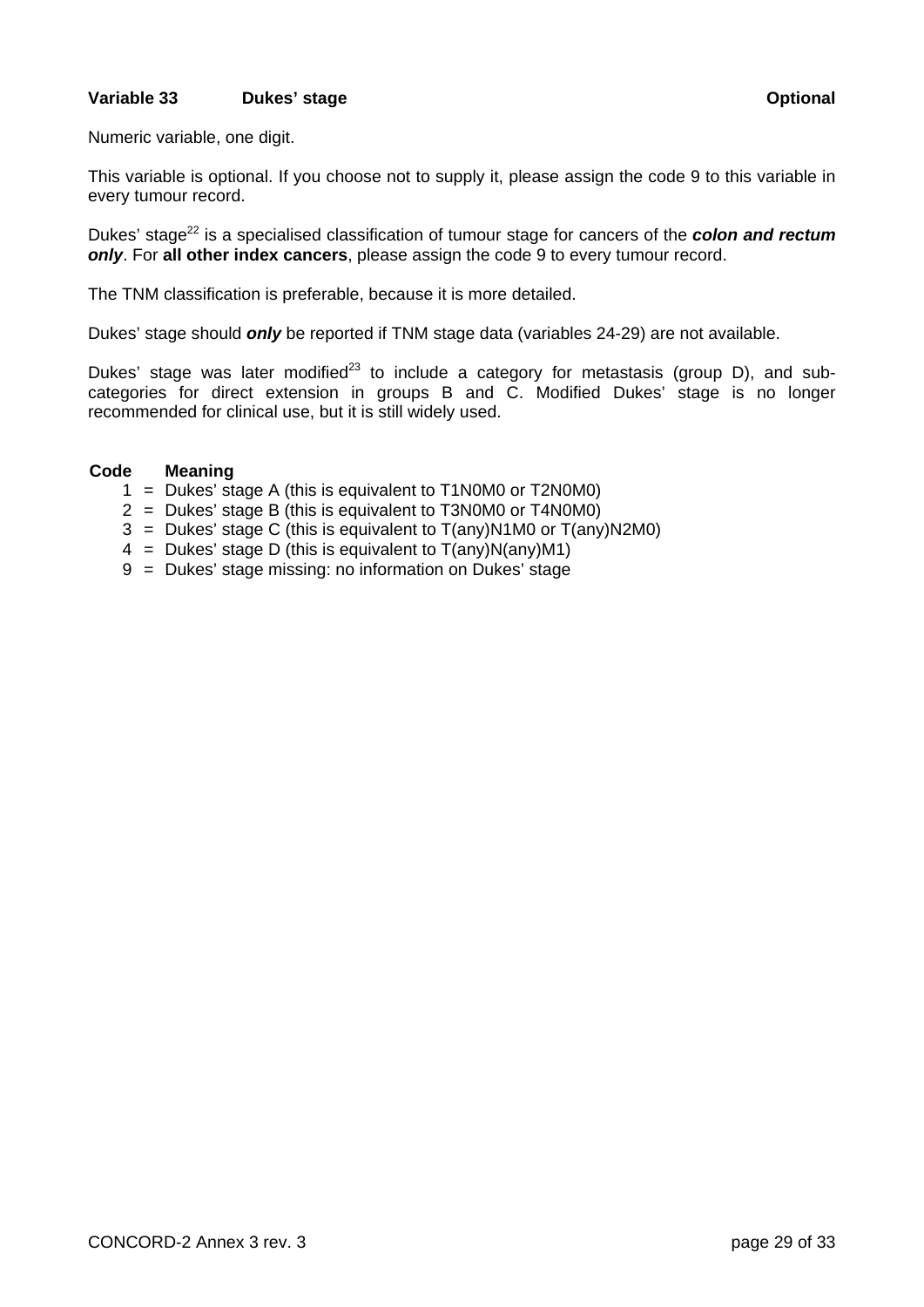## **Variable 34** FIGO stage **COMPASS CONSUMING STAGE Optional** *Continuers* **Continuers**

Numeric variable, one digit.

This variable is optional. If you choose not to supply it, please assign the code 9 to this variable in every tumour record.

FIGO stage<sup>24</sup> is a specialised classification of tumour stage for **cervical, ovarian** and other gynaecological cancers. For **all other index cancers**, please assign the code 9 to this variable in every tumour record.

The TNM classification is preferable, because it is more detailed.

FIGO stage should *only* be reported if TNM stage data (variables 24-29) are not available.

### FIGO stage provides five broad categories:

- Stage 0 carcinoma *in situ* (common in cervical cancer)
- Stage I confined to the organ of origin
- Stage II invasion of surrounding organs or tissue
- Stage III spread to distant nodes or tissue within the pelvis
- Stage IV distant metastasis(es)

## **Cancer of the cervix (C530, C531, C538, C539)**

## **Code Meaning**

- 0 = FIGO Stage 0 carcinoma *in situ*
- 1 = FIGO Stage I Tumour confined to cervix (extension to corpus uteri should be disregarded)

 *This code should also be used for sub-categories IA, IA1, IA2, IB, IB1 and IB2* 

 2 = FIGO Stage II – Tumour invades beyond uterus but not to pelvic wall or lower third of vagina

 *This code should also be used for sub-categories IIA, IIA1, IIA2 and IIB* 

 3 = FIGO Stage III – Tumour extends to pelvic wall or lower third of vagina, or causes hydronephrosis

 *This code should also be used for sub-categories IIIA and IIIB* 

- 4 = FIGO Stage IVA Tumour invades mucosa of the bladder or rectum, or extends beyond true pelvis
- 5 = FIGO Stage IVB Distant metastasis
- 9 = FIGO Stage unknown

## **Cancer of the ovary (C569) or Fallopian tube (C570)**

### **Code Meaning**

- 1 = FIGO Stage I Tumour limited to one or both ovaries\*  *This code should also be used for sub-categories IA, IB and IC*
- 2 = FIGO Stage II Tumour involves one or both ovaries\* with pelvic extension  *This code should also be used for sub-categories IIA, IIB and IIC*
- 3 = FIGO Stage III Tumour involves one or both ovaries\* with microscopically confirmed peritoneal metastasis outside the pelvis, and/or regional lymph node metastasis  *This code should also be used for sub-categories IIIA, IIIB and IIIC*
- 4 = FIGO Stage IV Distant metastasis outside the peritoneal cavity
- 9 = FIGO Stage unknown

## **\* For malignancies of the Fallopian tubes (C570), replace "ovaries" with "Fallopian tubes".**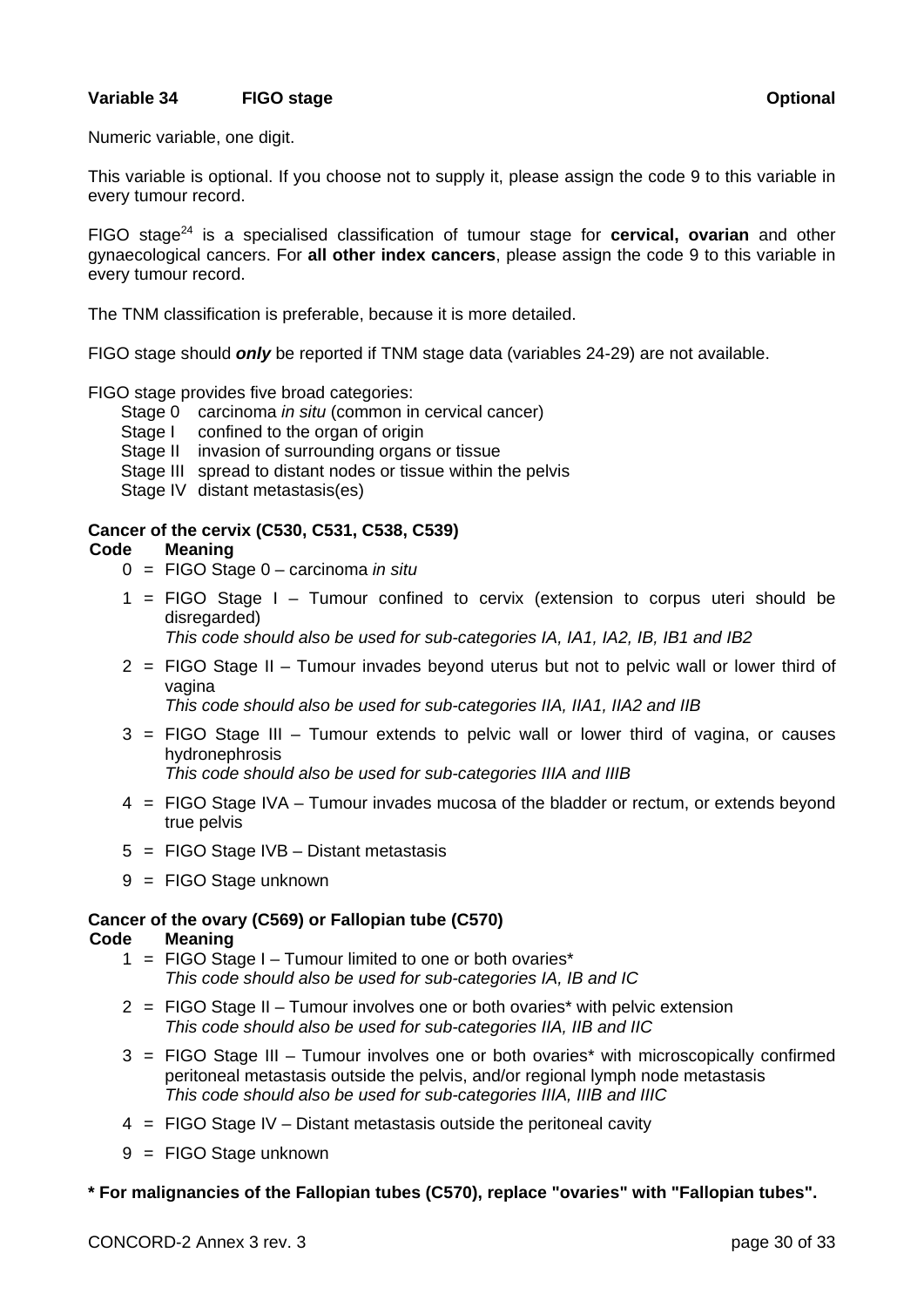## **Variable 35** Tumour size **Transfer Constructional Construction Optional Optional**

Numeric variable, from one to three digits.

Tumour size (maximum tumour diameter) must be reported in **millimetres**, as an integer.

For **breast cancer**, tumour size should be based on histological examination, if available.

For **lung cancer**, tumour size may be available by imaging.

It is difficult to be prescriptive about the maximum physical dimensions of a tumour. We will accept values in the range 1 - 300mm (1mm – 30cm). For example, a tumour with a maximum diameter of 35mm (3.5cm) would be coded as "35".

## **Code Meaning**

- 1-300 = maximum tumour diameter, **in millimetres**
	- 999 = maximum tumour diameter is not known, *or* maximum tumour diameter is not applicable (**leukaemia**), *or* this variable will not be supplied

Zero is not a valid tumour dimension. If no data are available for a solid tumour, please code this variable as 999.

# Variable 36 Mumber of lymph nodes examined **Number 2018** Optional

Numeric variable, one or two digits.

Report the exact *number of lymph nodes examined*, as recorded in the pathological record: valid range 0-98.

This variable should be coded to 99 in *all records* if:

- you choose not to supply this variable, *or*
- the data file is for **leukaemia**

For the nine **solid tumours**, this variable should be coded to 99 if:

- no information is available on the number of lymph nodes examined, *or*
- no pathological examination was done

## Variable 37 **Number of lymph nodes involved Containery Optional**  Optional

Numeric variable, one or two digits.

Report the exact *number of involved lymph nodes (lymph nodes containing tumour cells)*, as recorded in the pathological report: valid range 0-98.

This variable should be coded to 99 in *all records* if:

- you choose not to supply this variable, *or*
- the data file is for **leukaemia**

For the nine **solid tumours**, this variable should be coded to 99 if:

- no information is available on the number of involved lymph nodes, *or*
- lymph nodes *were* involved, but the *number* of involved lymph nodes is unknown, *or*
- no pathological examination was done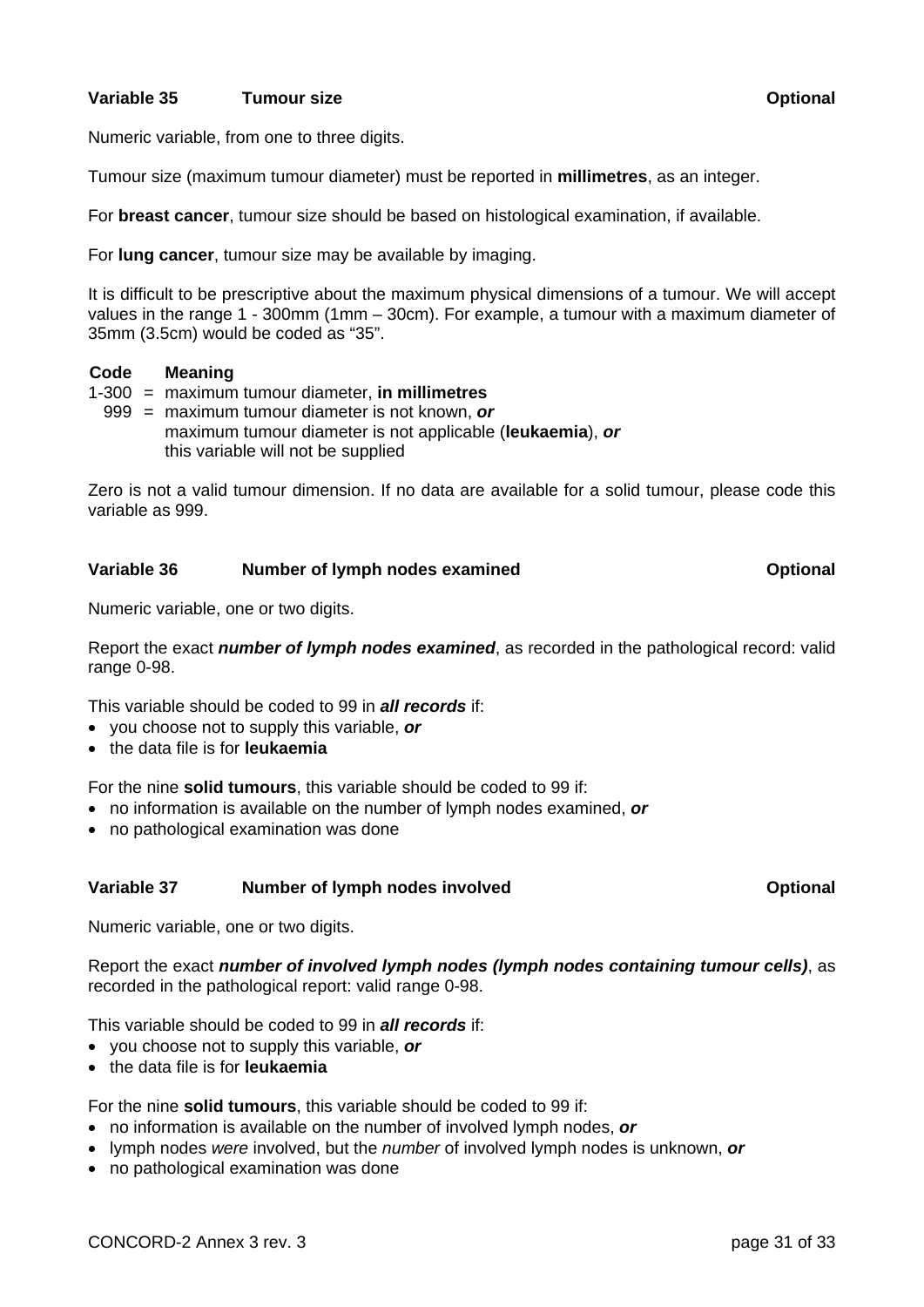#### **4 Valid values for each variable**

| Name of<br>variable | <b>Short description</b>         | No. of digits<br>or characters | <b>Valid values</b><br>(or range of valid values) | Value to be used<br>when valid data<br>are missing |
|---------------------|----------------------------------|--------------------------------|---------------------------------------------------|----------------------------------------------------|
| VAR1                | Country                          | 4                              | See list on page 4                                | Not allowed                                        |
| VAR <sub>2</sub>    | Registry                         | 1, 2 or 3                      | Use value provided*                               | Not allowed                                        |
| VAR <sub>3</sub>    | Person code                      | Up to 15                       | Numeric or alphanumeric                           | Not allowed                                        |
| VAR4                | Tumour code                      | Up to 10                       | Numeric or alphanumeric                           | Not allowed                                        |
| VAR5                | IARC CHECK flag <sup>1</sup>     | 1                              | 1,2,3,4                                           | 9                                                  |
| VAR6                | Sex                              |                                | 1,2                                               | 9                                                  |
| VAR7                | Region <sup>2</sup>              | Up to 5                        | Numeric (see page 10)                             | 99999                                              |
| VAR8                | Race/ethnicity <sup>2</sup>      | 1 or 2                         | Numeric (see page 11)                             | 99                                                 |
| VAR9                | Day of birth                     | 1 or 2                         | $1 - 31$                                          | 99                                                 |
| <b>VAR10</b>        | Month of birth                   | 1 or 2                         | $1 - 12$                                          | 99                                                 |
| <b>VAR11</b>        | Year of birth                    | 4                              | 1895 - latest year                                | 9999                                               |
| <b>VAR12</b>        | Day of diagnosis                 | 1 or 2                         | $1 - 31$                                          | 99                                                 |
| <b>VAR13</b>        | Month of diagnosis               | 1 or 2                         | $1 - 12$                                          | 99                                                 |
| <b>VAR14</b>        | Year of diagnosis                | 4                              | 1995 - latest year                                | 9999                                               |
| <b>VAR15</b>        | Last known vital status          | 1                              | 1,2,3                                             | 9                                                  |
| <b>VAR16</b>        | Day of last known vital status   | 1 or 2                         | $1 - 31$                                          | 99                                                 |
| <b>VAR17</b>        | Month of last known vital status | 1 or 2                         | $1 - 12$                                          | 99                                                 |
| <b>VAR18</b>        | Year of last known vital status  | 4                              | 1995 - latest year                                | 9999                                               |
| <b>VAR19</b>        | Basis of diagnosis               | 1                              | 1,2,3,4,5,6,7,8                                   | 9                                                  |
| <b>VAR20</b>        | ICD-O-3 Topography               | 4                              | Alphanumeric                                      | Not allowed                                        |
| <b>VAR21</b>        | ICD-O-3 Morphology               | 4                              | 8000-9989                                         | 9999                                               |
| <b>VAR22</b>        | Behaviour                        | 1                              | 0, 1, 2, 3, 6, 9                                  | Not allowed                                        |
| <b>VAR23</b>        | SEER Summary Stage 2000          | 1                              | 0,1,2,3,4,5,7                                     | 9                                                  |
| <b>VAR24</b>        | Pathological T                   | 1                              | 0,1,2,3,4,8                                       | 9                                                  |
| <b>VAR25</b>        | Pathological N                   | 1                              | 0, 1, 2, 3                                        | 9                                                  |
| <b>VAR26</b>        | Pathological M                   | 1                              | 1                                                 | 9                                                  |
| <b>VAR27</b>        | Clinical T                       | 1                              | 0, 1, 2, 3, 4, 8                                  | 9                                                  |
| <b>VAR28</b>        | <b>Clinical N</b>                | 1                              | 0, 1, 2, 3                                        | $\boldsymbol{9}$                                   |
| <b>VAR29</b>        | Clinical M                       | 1                              | 0,1                                               | 9                                                  |
| <b>VAR30</b>        | Condensed T                      |                                | 1,2                                               | 9                                                  |
| <b>VAR31</b>        | Condensed N                      |                                | 1,2                                               | 9                                                  |
| <b>VAR32</b>        | Condensed M                      |                                | 1,2                                               | 9                                                  |
| <b>VAR33</b>        | Dukes' stage <sup>3</sup>        |                                | 1,2,3,4                                           | 9                                                  |
| <b>VAR34</b>        | FIGO stage <sup>4</sup>          |                                | 0, 1, 2, 3, 4, 5                                  | 9                                                  |
| <b>VAR35</b>        | Tumour size                      | 1, 2 or 3                      | 1-300                                             | 999                                                |
| <b>VAR36</b>        | No. of lymph nodes examined      | 1 or 2                         | $0 - 98$                                          | 99                                                 |
| <b>VAR37</b>        | No. of lymph nodes involved      | 1 or 2                         | $0 - 98$                                          | 99                                                 |

**\*** The code to use for this variable will be supplied to you separately

<sup>1</sup> If you do *not wish* to supply this variable, please fill it with the number 9 in every record (see last column)

2 If you *do wish* to supply this variable, you must agree the valid codes with us in advance; if you do *not wish* to supply it,

please fill it with the number 99999 (VAR7) or 99 (VAR8) (see last column).

<sup>3</sup> Valid values *only* for colon and rectal cancer; for all other cancers, use the number 9 (see last column)

<sup>4</sup> Valid values *only* for cervical and ovarian cancer; for all other cancers, use the number 9 (see last column)